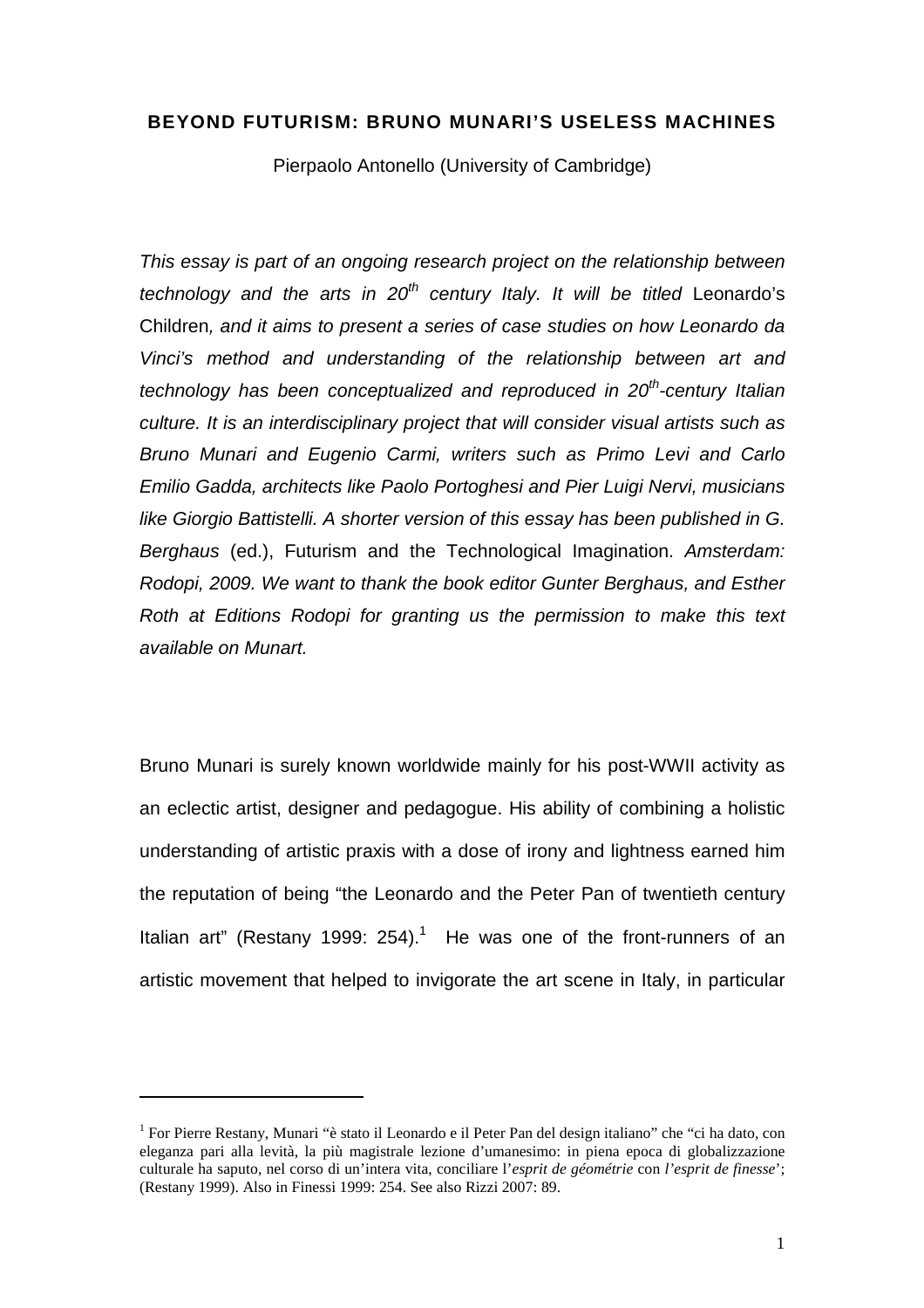industrial design, and to move it towards a more thorough integration with the productive world of technology and industry.

However, many critical and historical accounts and analyses prefer to ignore or underplay the fact that, at the beginning of his career, Munari joined Marinetti's Futurist circle, $3$  and that his work represented within that art movement — and within early twentieth century Italian culture in general — an interesting turning point with regard to the relationship between art and technology. An analysis of Munari's work, in particular of his famous "useless machines", could demonstrate how, in the late 1920s and early 1930s, a different modality in the conceptualization and artistic use of technology became available within Italian culture.

In reference particularly to Futurism, as I will try to show, Munari's art developed with both open references and gradual distancing from many of the ideas and suggestions produced within the Futurist movement — if considered from a formal and artistic viewpoint. From an ideological and epistemological perspective, Munari's work, actually, must be considered a radical break with the Futurist experience, in particular his "useless machines", expressed a radically different understanding of technology and its function in the modern age. While Futurist representations of technology and machinery were, at least in the early period, in the 10s, attached to

<sup>&</sup>lt;sup>3</sup> In the famous 1986 exhibition on Futurism at the Palazzo Grassi in Venice, curated by Pontus Hulten, Munari was present with only one work, and he is barely mentioned in the Catalogue. The same applies to the more recent exhibition organized by Lista in Milan at Palazzo Reale.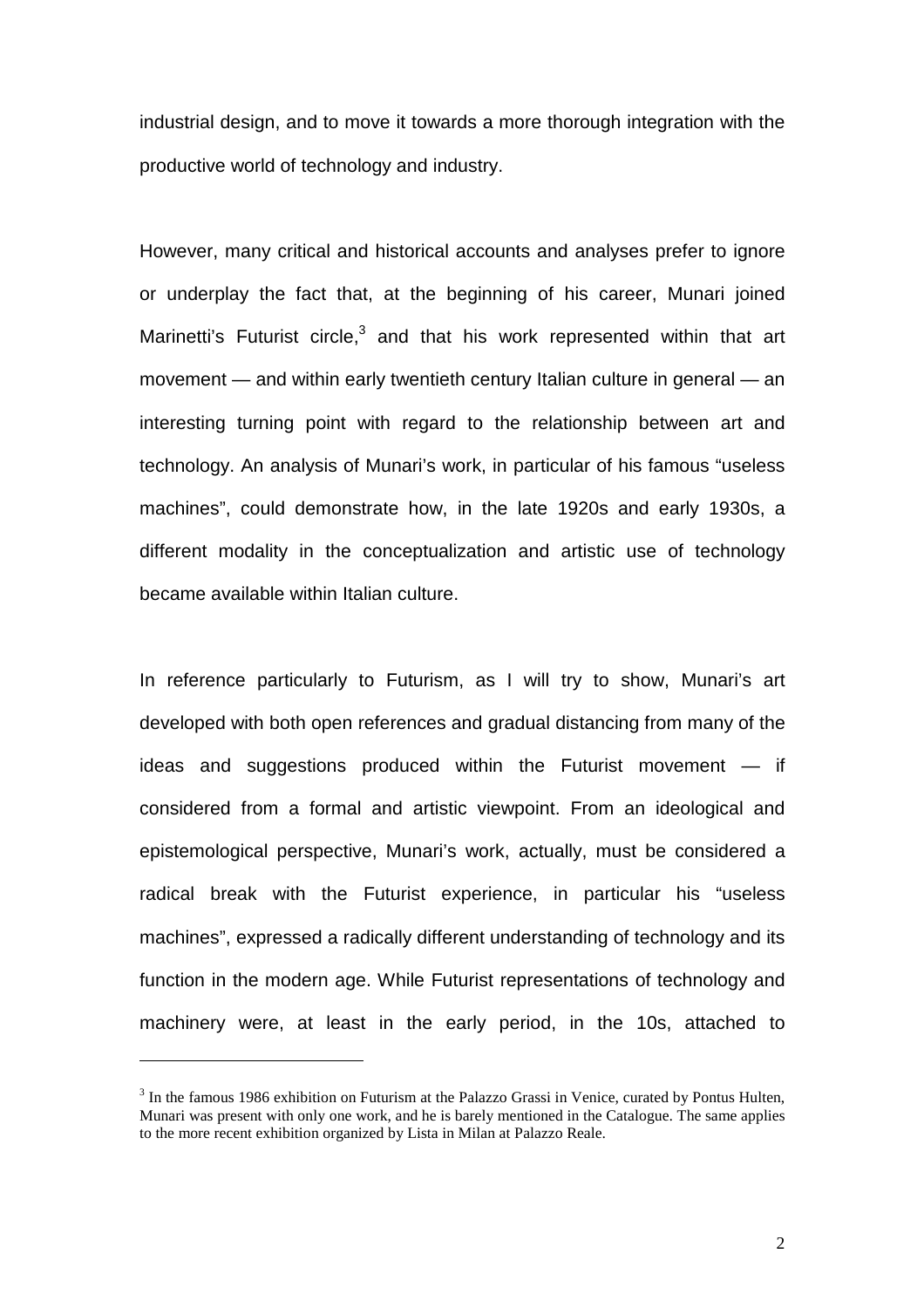aggression, power, speed, dynamism and war, and later, in the 20s and 30s, to idealistic spirituality, Munari's conception was moving in quite the opposite direction, towards an un-ideological, understated comprehension and manipulation of the primary and basic constituents of technological apparatuses and mechanisms, which came very close to the ideas espoused by other major trends in the broader European context such as Russian Constructivism or the Bauhaus. As a matter of fact, considering that Futurism was the very first movement in Europe to place technology and machines at the centre of its artistic and philosophical interests, Munari –– by choosing to craft artistic "machines" –– explicitly entered a discursive matrix that was already saturated by the Futurist imagination and artistic language. In this sense, Munari's so-called "useless machines" [macchine inutili] could be seen as a surreptitious counter-argument to the technophile rhetoric of Futurism.

## **"THE VERY INGENEOUS MUNARI"**

When, in 1925, Munari moved from his Veneto home town Badia Polesine to Milan, he was 18 and he almost immediately joined the Futurists. Futurism was one of the driving artistic forces in Italy and possessed some of the most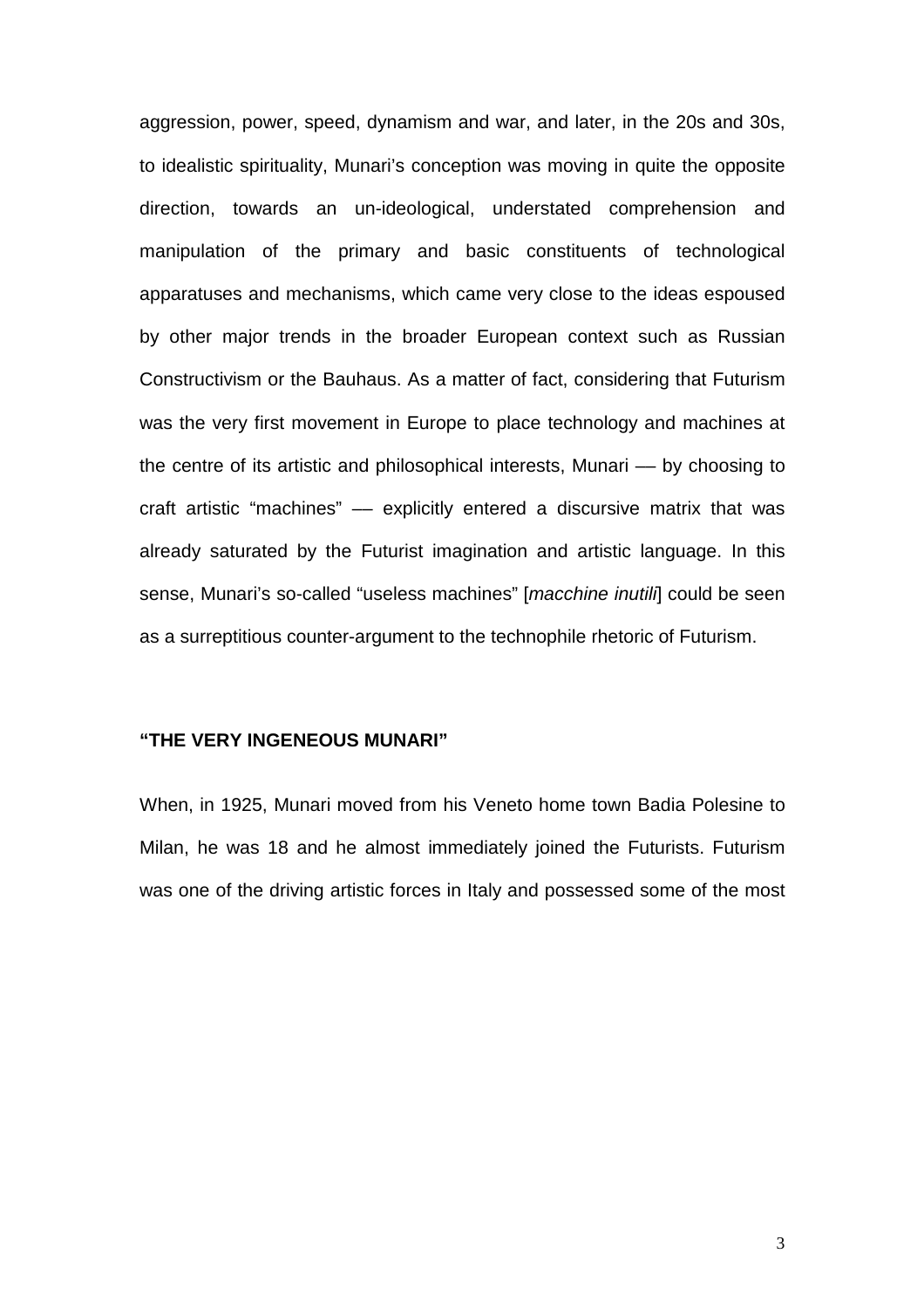active groups in the country, particularly in Milan. It is likely that he felt drawn towards them because of the heterogeneity of their methods, their ability to mix different art forms and techniques, their exploration of new media and new avenues of expression, quite congenial to his own conception of art, and because of their links with the cultural industry (design, advertisement, graphics, architecture, etc.)

Munari was soon recognized as a versatile and multifaceted artist and became involved in a variety of projects. In an article published in La rivista illustrata del Popolo d'Italia, the editor Manlio Morgagni commented:

Everybody […] agrees about his extraordinary imagination and balance, typical of an authentic artistic character. […] Munari is ingenious; he will surely find his way if he will show strong character and willingness to constantly improve himself, if he will not try to follow other people's taste, distrust obliging flattery and act in accordance with his innermost urges. (Morgagni 1929: 57)

Also Marinetti himself offered some approving remarks when, in his review of the 1929 Futurist show at the Galleria Pesaro in Milan, he wrote that "the Milanese Futurist painters, guided by the young and very ingenious Munari, are present in full force" (Marinetti 1929: 57). As a fine artist, then he participated in various Futurist group exhibitions in Italy and abroad, like the Venice Biennale (1930, 1934, 1936), the Rome Quadriennale (1931), the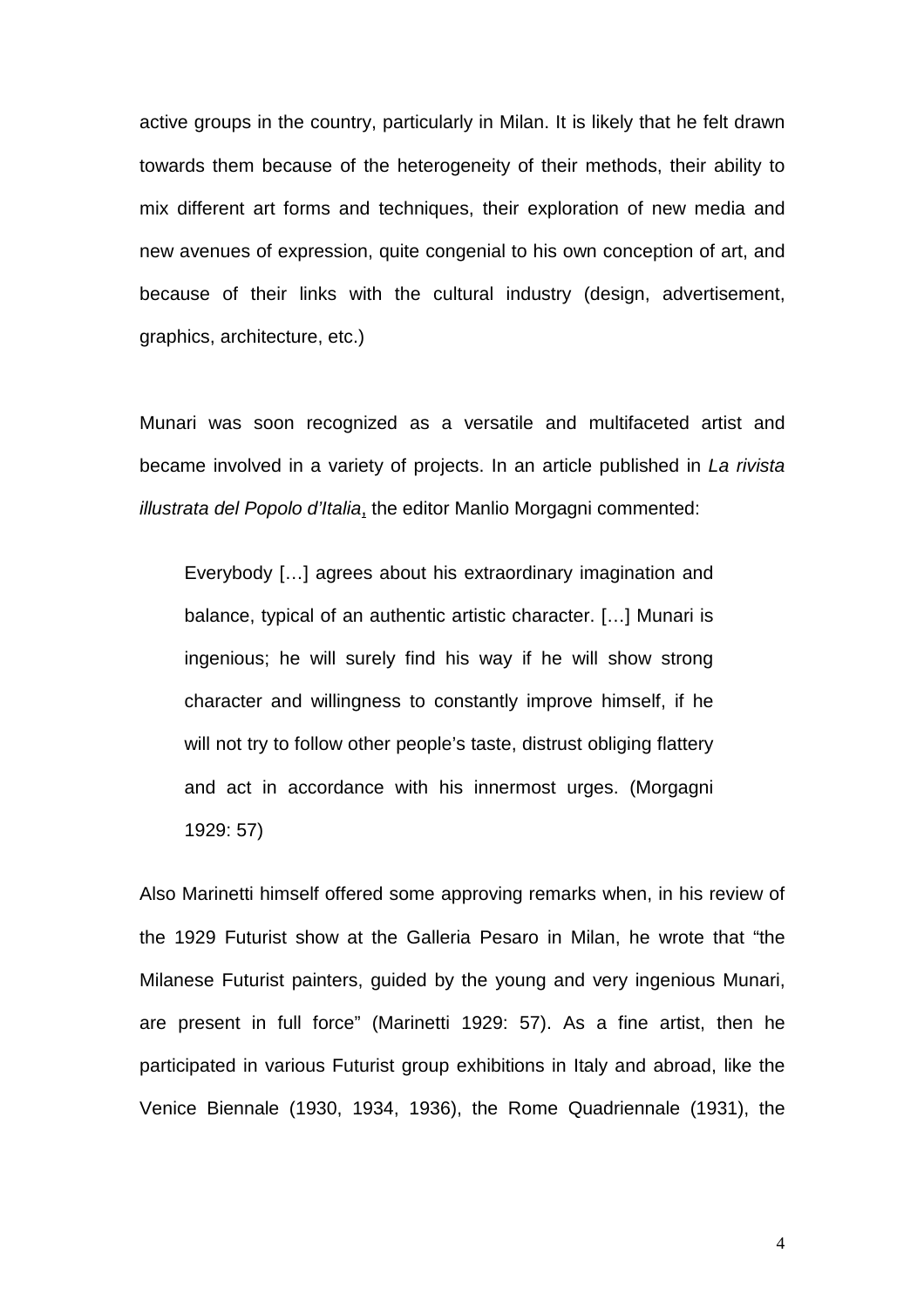Milan Triennale (1933, 1936, 1940), and in two Parisian group shows held at the Galerie 23 (1930) and the Galerie de la Renaissance (1932).

Munari's relationship with the Futurist movement howewer was far from being forthright and heartfelt. In both his sketchy autobiography and in the various interviews he gave in 70s and 80s, Munari tended to evade questions that referred to his "Futurist years" and to downplay his initial attachment to the movement, characterizing it as a phase in his career that had only historical significance.<sup>6</sup> He claimed – and the oxymoron was consciously and ironically chosen here – that he had had a "Futurist past" (Dorfles 1999: 192). His temperament was quite removed from the bombastic rhetoric and clownesque elements of Futurist propaganda. Riccardo Castagnetti, who was Munari's assistant and business partner in the 1930s, remembers the total lack of vis polemica in Munari and the fact that he watched the Futurist "brawls" and "riots" with a detached smile (Ricas 1999: 63). As I said, the few historical accounts available of Munari's early career show, on the one hand, a relationship of proximity to the Futurist movement, and on the other a gradual distancing towards and eventually a full emancipation from Marinetti's group. This was primarily due to aesthetic rather than political reasons (Meneguzzo 1993, Tanchis 1986). Although, in some of his writing of the period,<sup>7</sup> — for

<sup>6</sup> As Meneguzzo pointed out "Munari non vuole correre il rischio che tutto quello che ha fatto nel corso di più di sessant'anni di lavoro venga catalogato come un derivato futurista per il solo fatto di avere partecipato — dal 1927 al 1936 circa — ad alcune mostre del movimento […], come esponente del gruppo, ma al contrario pretende che il suo lavoro venga considerato quasi secondo in andamento che vorrei definire 'orizzontale', cioè slegato da un prima e dopo troppo determinati, troppo scanditi da un percorso storico costruito senza scossoni, senza scarti laterali […], magari a distanza di decenni" (Meneguzzo 1995: 7).

See for instance the "Manifesto dei futuristi venticinquenni" (1934), signed by Munari, Carlo Manzoni, Gelindo Furlan, Ricas and Regina: "secondo i nuovi progetti […] che glorificheranno nei secoli la potenza politica e artistica di questa formidabile Italia fascista in cui abbiamo la gioia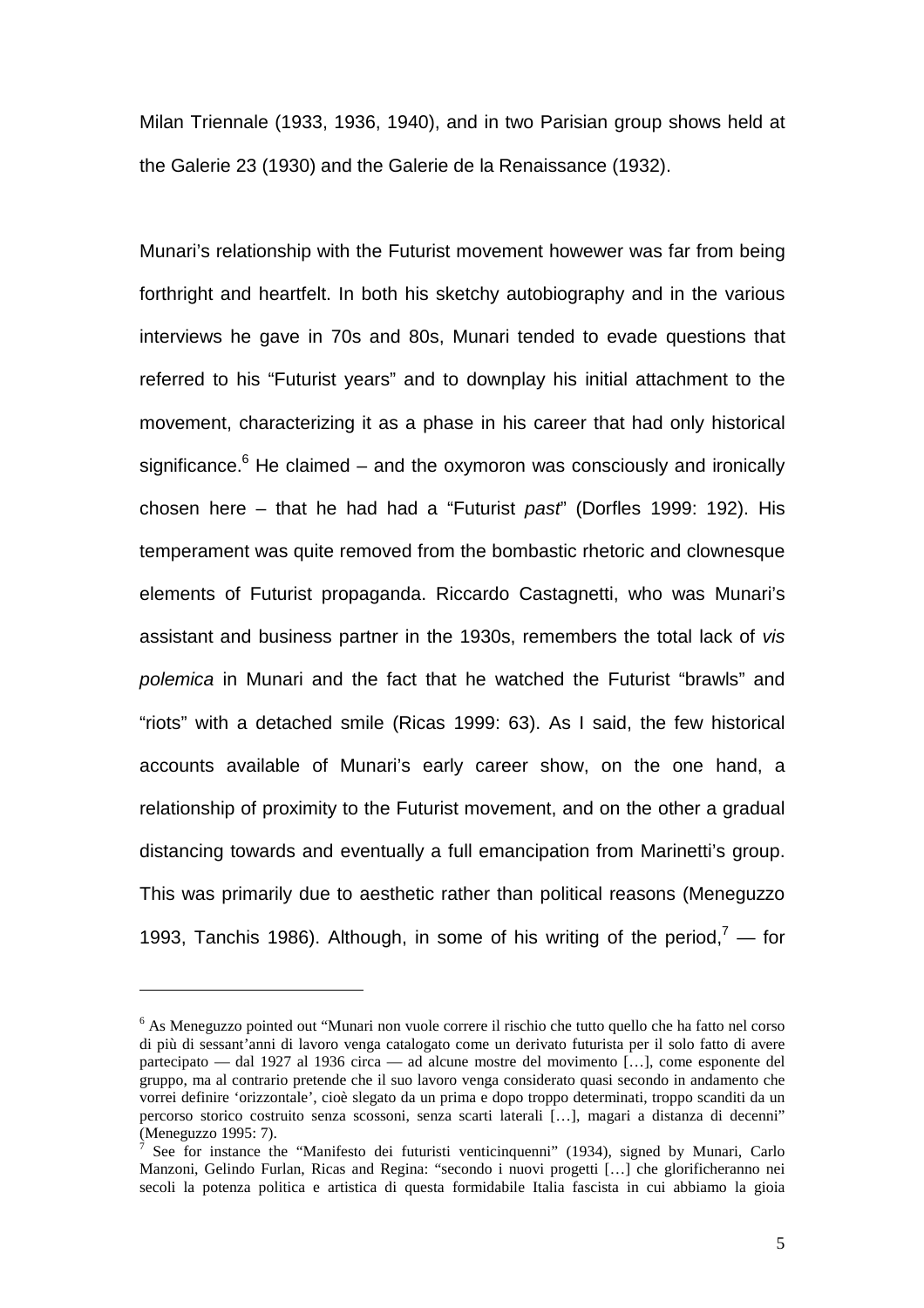instance the Manifesto dei futuristi venticinquenni (1934), co-signed with Furlan, Manzoni, Castagnetti and Regina and then published as Manifesto tecnico dell'aereoplastica futurista<sup>8</sup> — he played lip-service to Futurism and to Fascism apparently there were no real ideological motivations behind Munari's artistic activities.<sup>9</sup>

One may wonder if there were mainly opportunistic, self-promotional reasons for joining the Futurist group, although later he commented caustically on Marinetti's abilities as an artistic entrepreneur: "Marinetti used to summon us imperiously […] although the art shows he organized were held in the summer, during the low season of art galleries" (Meneguzzo 1995: 10).

Already in 1927, when Munari was only 20 years old, one can discern elements that were indicative of an ironic distance towards the aesthetic theories of Futurism, particularly in reference to aeropainting, which was a dominant trend in Futurist art at that time, and to which Munari indeed contributed in the 30s, mostly in his role of graphic designer. In his collage rRrR [Rumore di aeroplano] (Noise of the Aeroplane) one can clearly see the ironic and parodic allusion to the onomatopeic experimentation in Marinetti's famous words-in-freedom novel: Zang Tumb Tuuum (1914), starting from the very name he adopted to sign the painting: "BUM", which is both an

-

immensa di vivere!"; Autograph Manuscript, in Marinetti Libroni, GEN MSS 475 / 10608-01, Beinecke Rare Books and Manuscripts Library, Yale University.

<sup>8</sup> In *Omaggio dei futuristi venticinquenni al venticinquennio del futurismo*, Catalogo della mostra, Galleria Tre Arti, Milano, mazo 1934, in C. Salaris, *aero… futurismo e mito del volo*, Le Parole Gelate, Roma, 1985, p. 36.

<sup>&</sup>lt;sup>9</sup> As a matter of fact, his idea of art was very democratic and quite anti-elitist, much closer to Russian Constructivism, which rejected the idea of "art for art's sake" in favour of art as a practice directed towards social purposes.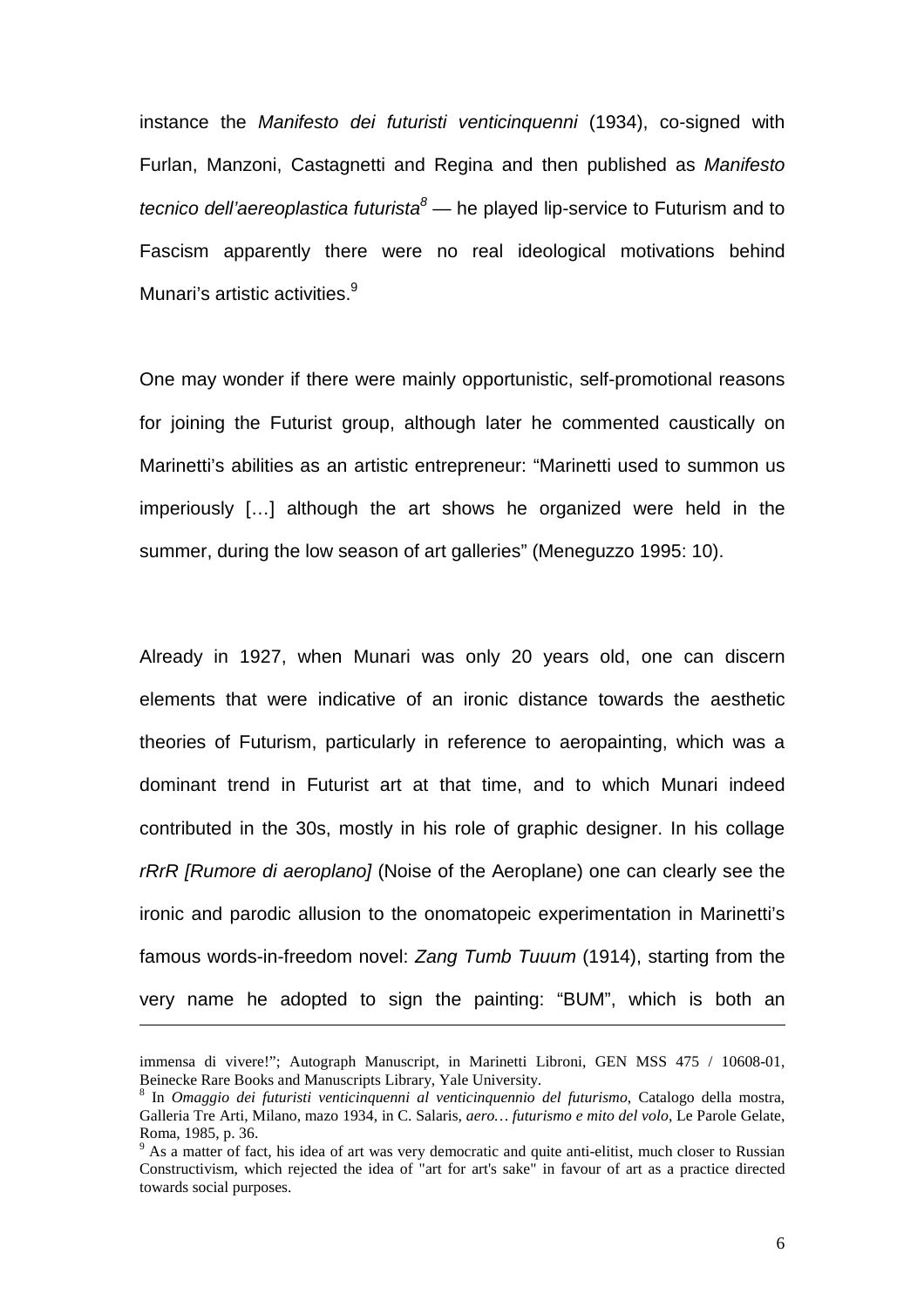abbreviation of Bruno Munari and the most common onomatopoeia in Italian usage associated to an explosion. The letters 'R' are written in ink, capitalized or in small capitals, italicized, as if it were part of a table in a first grade spelling-book. The airplane does not show any dynamism; the wheels are those of a bicycle and the perspective is overtly askew. The drawing does not reflect the oblique vision provoked by flight, much dear to aero-painters such as Tullio Crali or Fedele Azari, but mimics in parodic terms the drawings of elementary school kids.<sup>10</sup> [Fig. 1]



Fig. 1 – Munari, Noise of Areoplan 1927

The same tongue-in-cheek tone towards the rhetoric of machines is visible in this painting titled The Machines Hospital, which seems a response to the 1927 Felice Azari's Manifesto Per una società di protezione delle macchine

<sup>&</sup>lt;sup>10</sup> See Becker 2008: 72-73.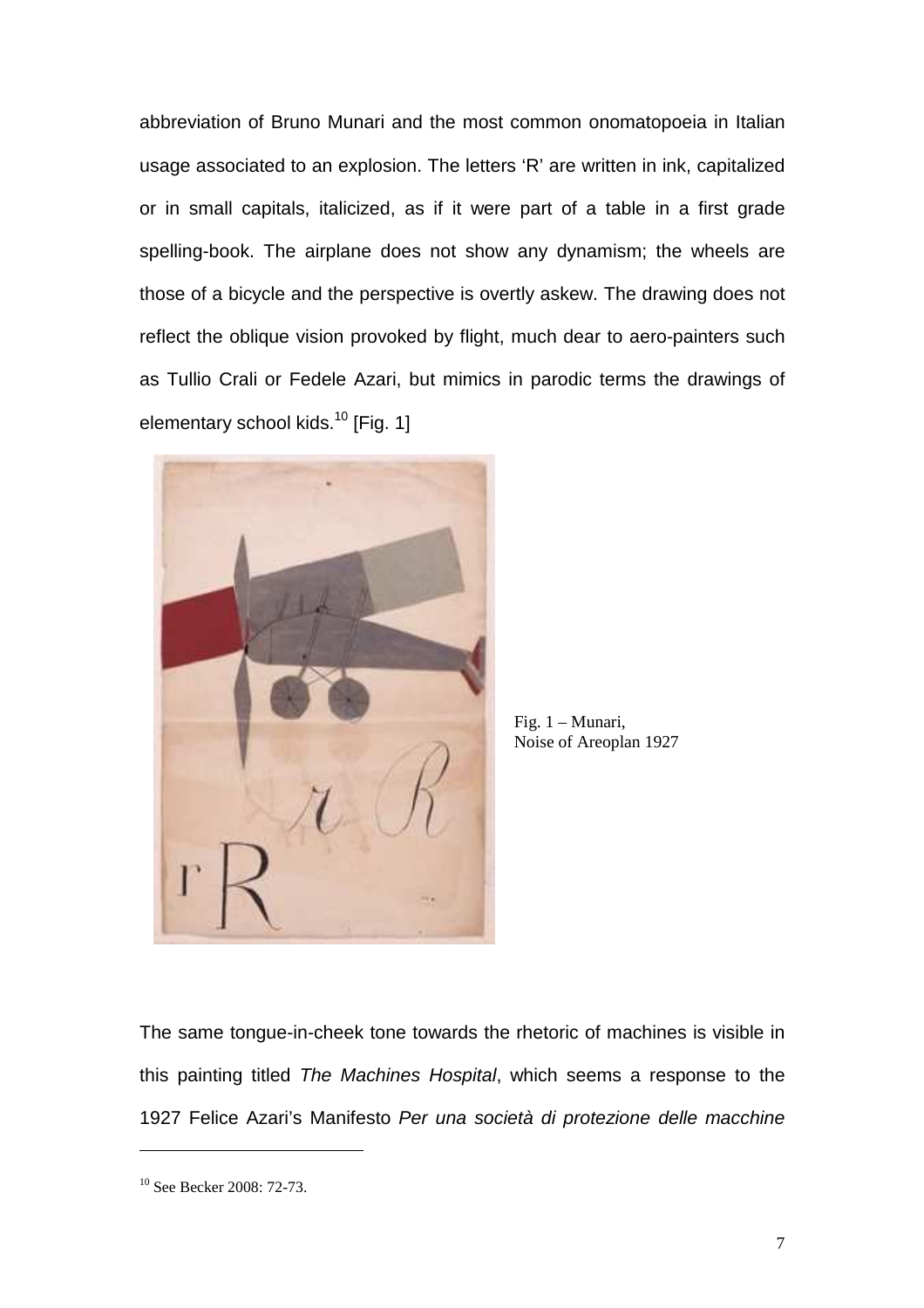[For a Society for the Protection of Machines], in which Azari stated that machines are living beings with their peculiar and specific intelligence and sensibility. [Fig. 2]



Fig. 2 – Munari The Machines Hospital 1929

Another example of his ironic attitude towards aeropainting is also visible in a series of later photomontages made in mid-30s, like "La gioia poetica del volo', or "Ci porremmo dunque in cerca di una femmina d'areoplano". Also in "Sosta aerea" [The aerial standstill], he seems to joke about the futurist notions of dynamism, movements, speed, as everything in the painting is fixed in a sort of abstract and geometrical immobility and there are no actual traces of an airplane represented. [Fig. 3]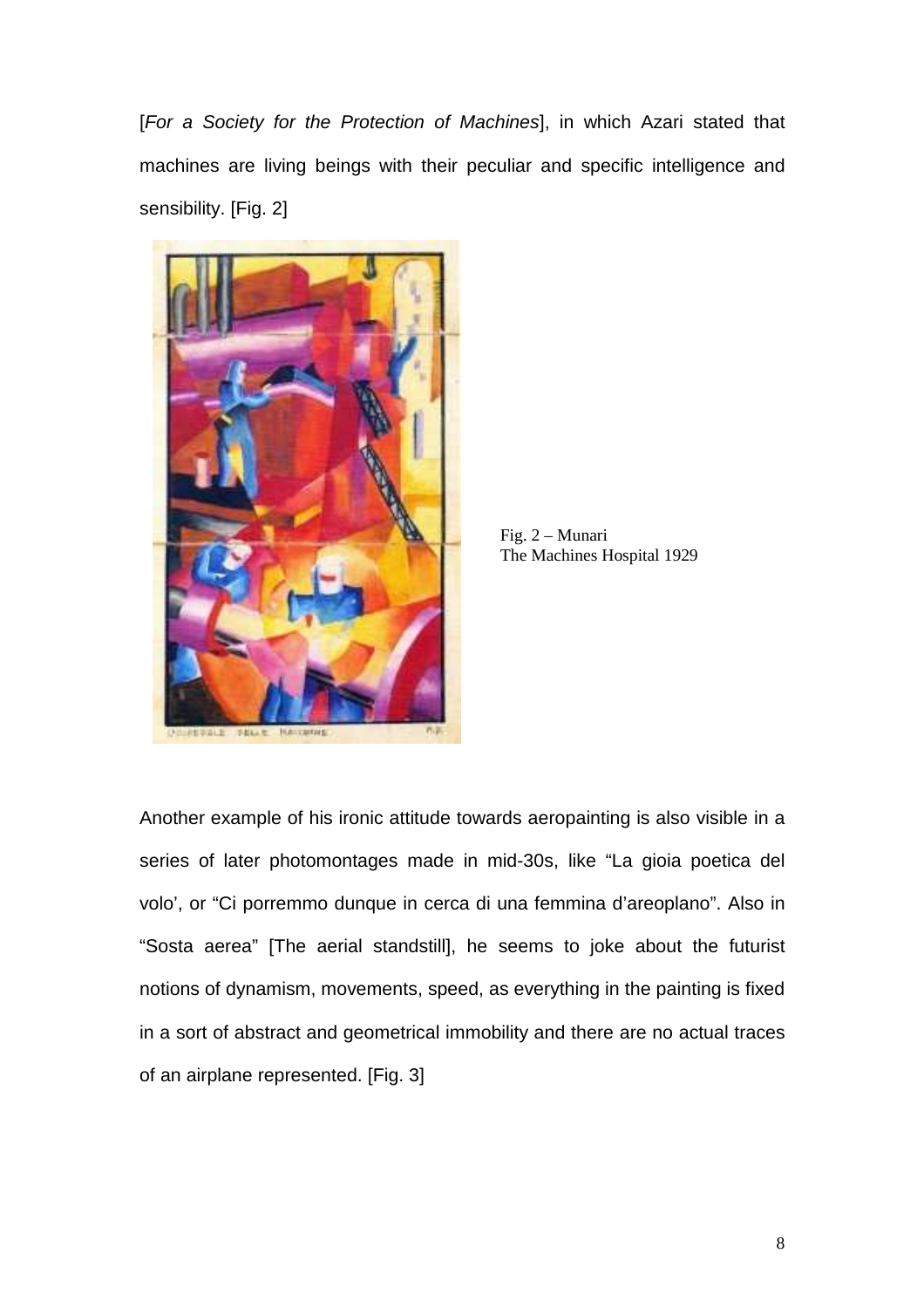

Fig. 3 – Munari The Poetic Joy of Flight 1936

In 1929, Munari also executed the stage and costume designs for Marinetti's play Il suggeritore nudo (The Naked Prompter). The preparatory drawings, which also served as illustrations to the published version of the play in Comoedia, reduced the human figure to geometric and mechanical forms that seem to resemble Depero's Meccanica di Ballerini (1917) or the costumes for Aniccham del 3000 (1924), or for Ruggero Vasari's L'angoscia delle macchine (The Anguish of the Machines, 1926) (Lista 2001: 146-49), but in general they borrow from the general tendency of bodily stylization which was dominant for instance in advertising in that period. On this score, Munari has always been looking for geometrical essentialism if not minimalism, when studying and representing the human figure, as one can see for instance in the 1927 Portrait of the Futurist Luigi Russolo.<sup>11</sup> [Fig. 4-5-6]

 $11$  I owe this remark to Miroslava Hayek.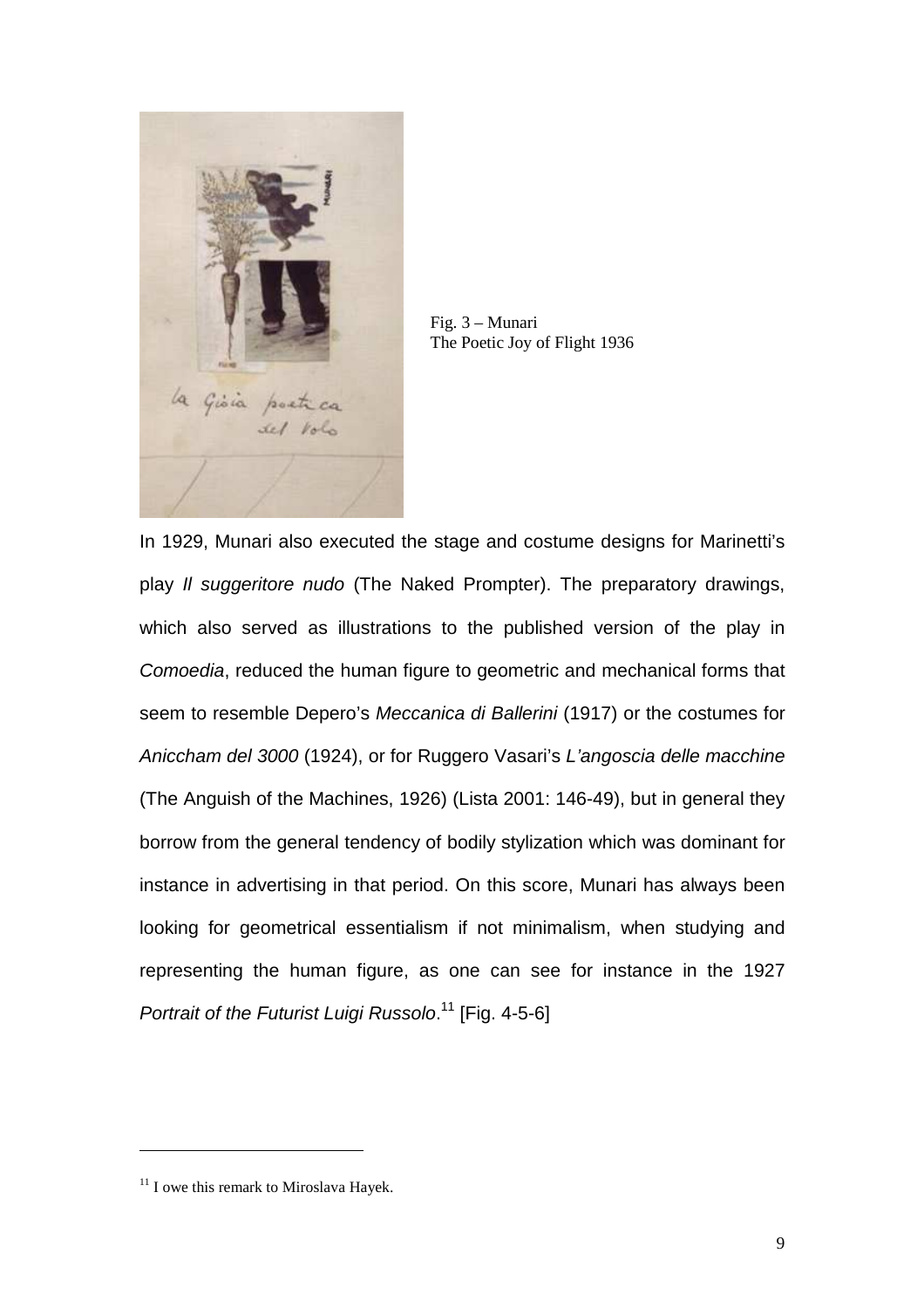

Fig.  $4 -$  Munari, The Naked Prompter 1927 Fig.  $5 -$  Vasari, The Anguish of the



Machine 1926



Fig. 6 – Munari Portrait of the Futurist Luigi Russolo 1927

However, it is clear from this example that Munari's stylistic options did not have any "militant" purpose. His propensity for geometrical shapes was not guided by any 'Futurist' agenda. A similar quasi-mechanical and geometrical stylization of human characters was employed in his illustrations to a sentimental and romantic short story by Lyana Cambiasi, Fra due mantelli (Between Two Capes, 1929), published in a very "unfuturistic" women's magazine Lidel which, for a few issues, counted Munari amongst its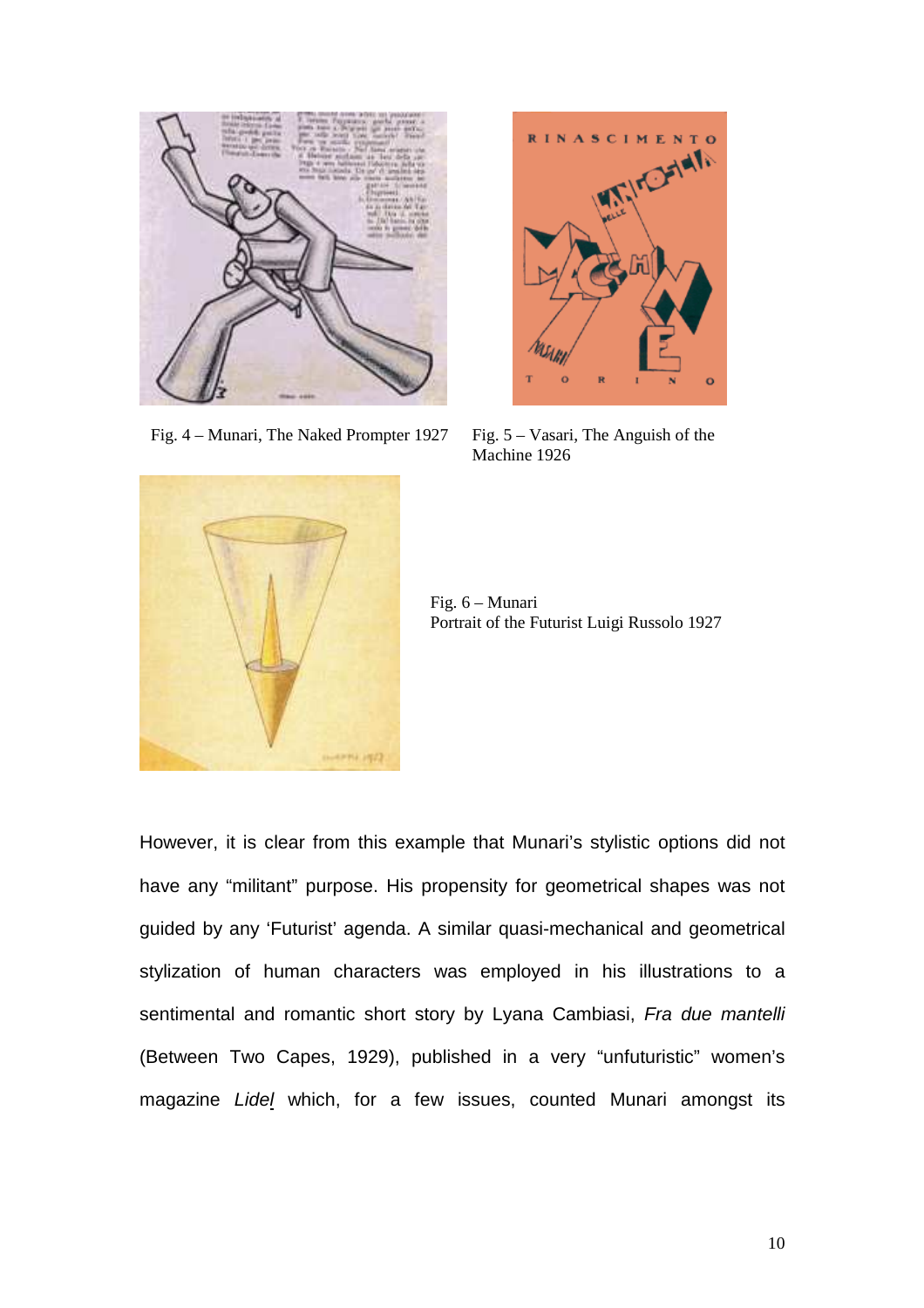collaborators (Cambiasi 1929).<sup>12</sup> He also used the same style and tecnique for greeting postcards**.** [Fig. 7]



Fig. 7 – Munari, Between Two Capes 1929

 $\overline{a}$ 

As a matter of fact, at that stage of his career, Munari made his living more as a commercial graphic designer than as a fine artist. He was not really in the business of "self-expression", as this entails a romantic and idealistic notion of art and the artist that remained quite alien to his attitude and aesthetics. Rather, his art was the result of an attitude of playfulness and experimentation. Munari's natural curiosity for different techniques and styles meant that he would not let himself be regimented, and he was unwilling to comply with any prescriptive terms or to let himself be put into any aesthetic straightjacket, being futurist or other.

Since 1929, Munari had worked in various advertising agencies, including Carlo Cossio's IPC, "pioneer in the use of the animated cartoon in Italian advertising" (Tanchis 1986: 128). The following year, together with the abovementioned Riccardo Castagnetti, he opened one of the first Italian advertising agencies, the R+M, and started to collaborate on a variety of projects, of very

<sup>12</sup> Cfr. also Luciana, "Bibite estive" in *Lidel* 7 (1930): 25; L. Ridenti, "Sotto un tetto amico", in *Lidel* 8 (1930): 50-51; Dancing, "Quest'anno balleremo', in *Lidel* 9 (1930): 47; Luciana, "In cerca di funghi" in *Lidel* 9 (1930): 23.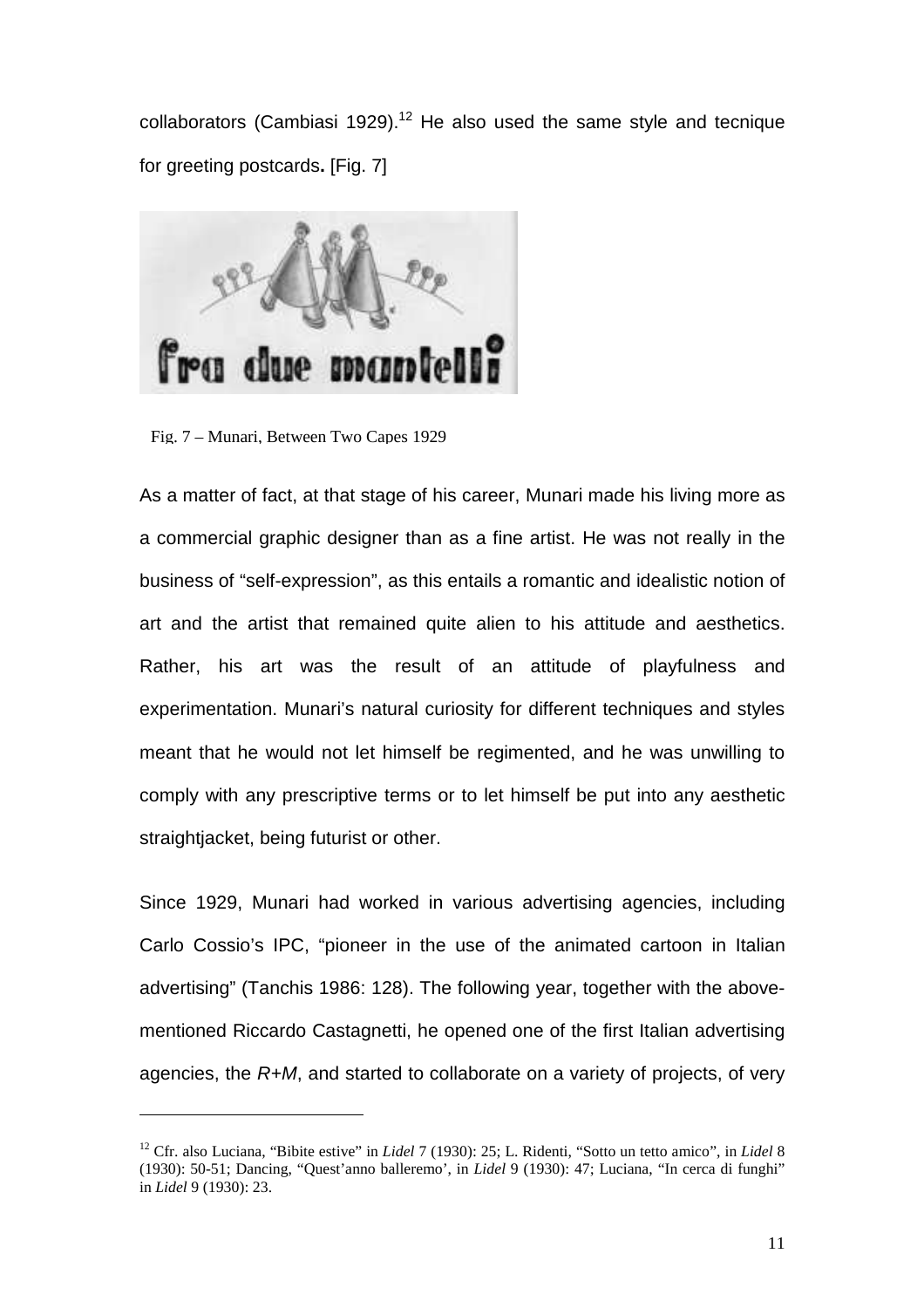different nature, like office interiors and shop windows as well as advertising signs and catalogues for various companies such as the Società del Linoleum. He was also commissioned to design and illustrate Tullio d'Albisola's L'anguria lirica (The Lyric Watermelon, 1934), futuristically printed on tin foils; Marinetti's Il poema del vestito di latte (The Poem of the Milk Dress, 1937), a volume brilliantly enhanced by graphic overlays and transparencies, as well as a collection of 'unfuturistic' love poems by Renato Simone, Il cantastorie di Campari (The Storyteller of Campari, 1932). [Fig. 8- 9-10]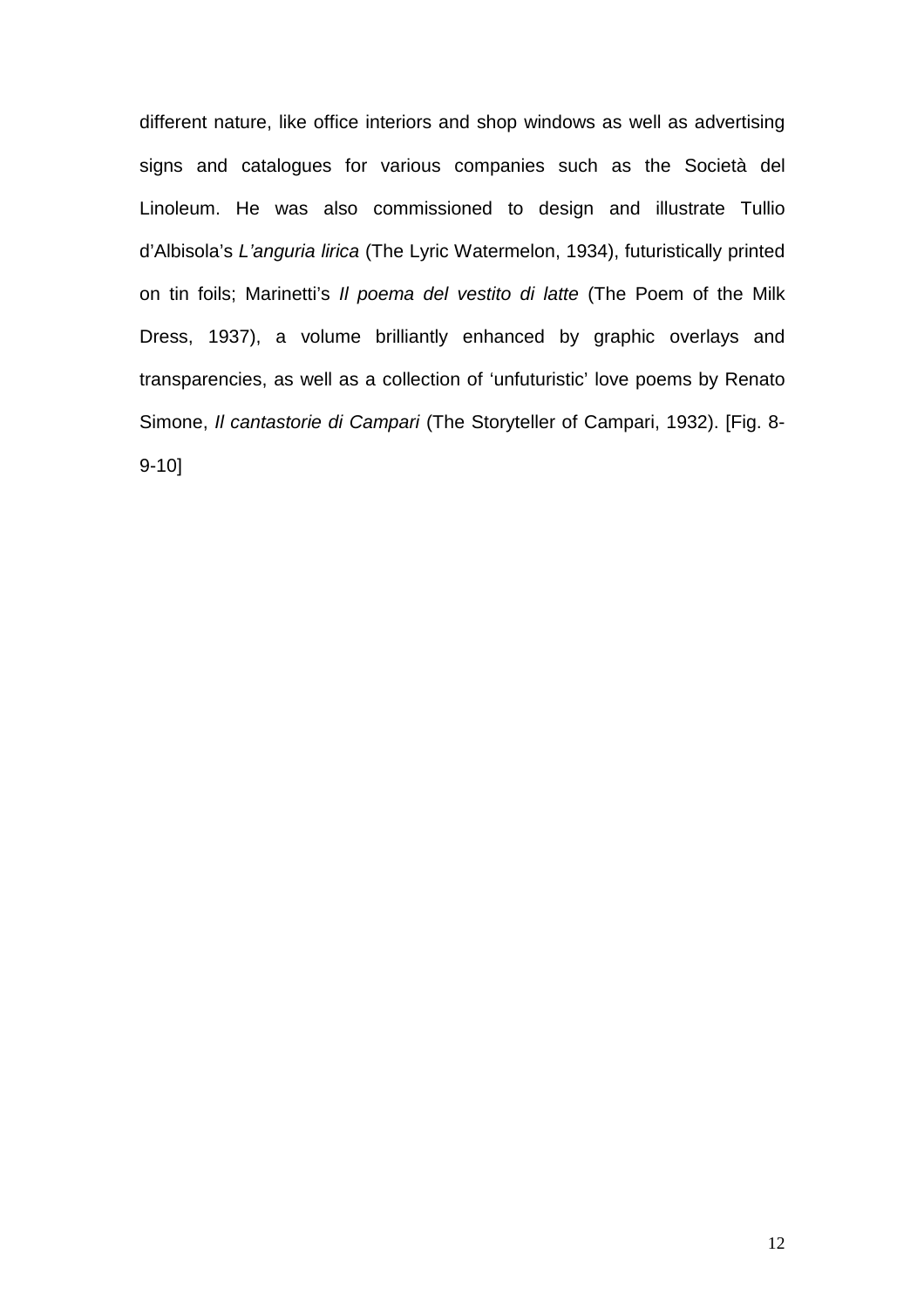

Fig. 8 – Albisola, The Lyric Watermelon 1934



Fig. 9 – Marinetti The Poem of the Milk Dress 1937



Fig. 10 - The Storyteller of Campari, 1932

In the early 1930s, Munari also started producing some of his most famous works, the so-called useless machines, which were hanging objects in the style of Man Ray's aerial construction (the famous lampshades) or Calder's mobiles (although they pre-date the latter). Their artistic originality signalled his departure from Futurism and a move towards Abstractionism (Solimano 1997: 62):

In 1933, the first abstract paintings were made in Italy; they were nothing more than geometric forms or colored spaces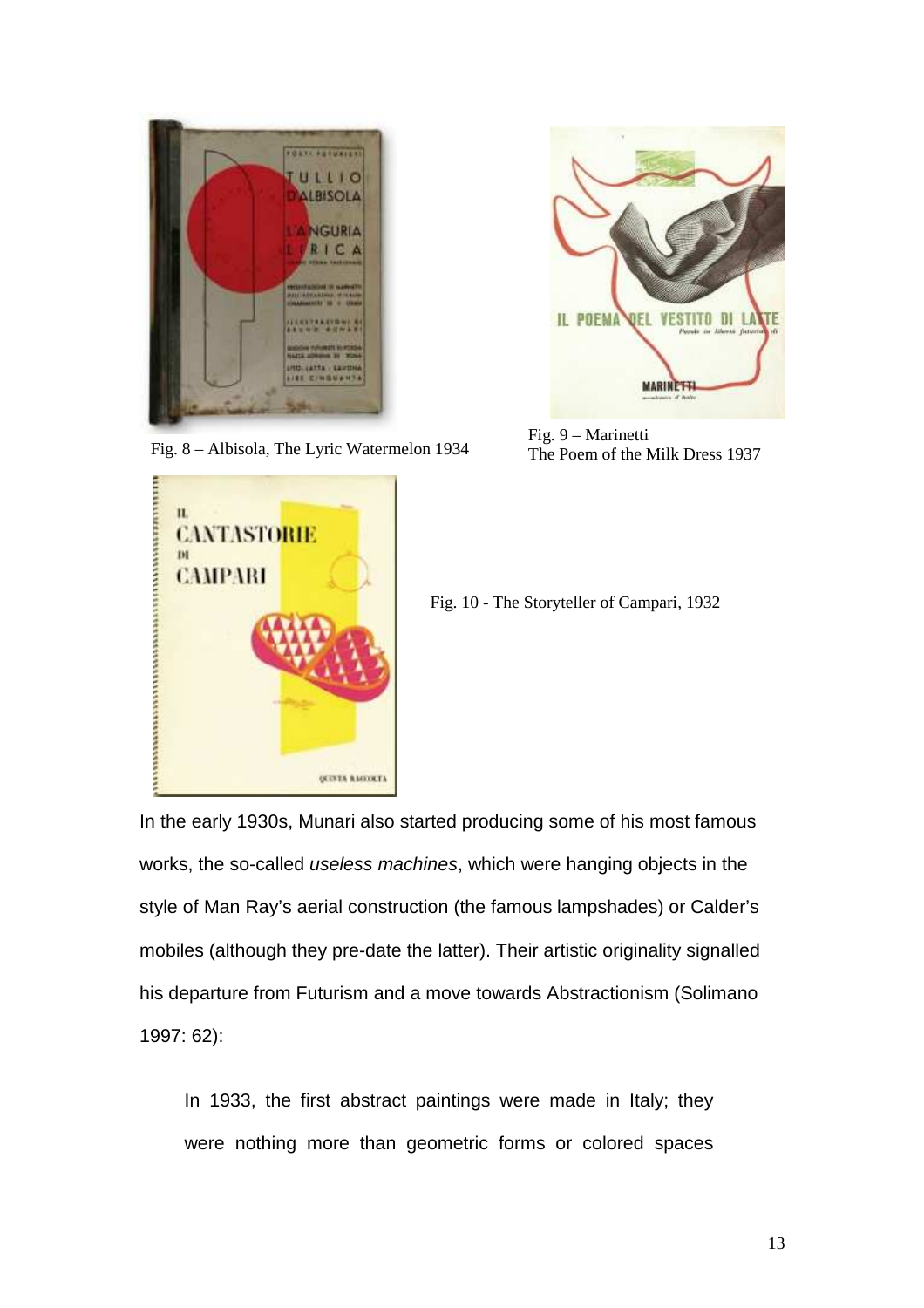without reference to so-called exterior nature. Often these abstract paintings depicted still lives in geometric forms painted in realistic manner. (...) Personally, I thought that instead of painting squares, triangles and other geometric forms which still had a realistic feel (take Kandinsky, for instance), it might be interesting to free abstract forms from the staticity of paintings and suspend them in the air, joining them together so that they might inhabit our environment with us, sensitive to the actual feel of reality. (Munari 1966: 10)<sup>13</sup>

Before entering in the critical discussion about the useless machines, the reference to Kandinsky is revealing, since Munari was influenced by many artists outside the Futurism circle, and his interest in Abstractionism came to the fore quite early on in his career. It is not by chance that his first solo show was held at the Milione Gallery in Milan.

This venue was founded in 1930 by Gino Ghiringhelli and directed by Edoardo Persico, who was at that time also the director and editor of Casabella, a magazine which was to become — alongside Domus, founded in 1928 by Gio Ponti — a point of reference for architects and designers worldwide. It was thanks to Persico that the works of Gropius, Le Corbusier and Frank Lloyd Wright were discussed and analysed in Italy, and in Milan particularly.

<sup>&</sup>lt;sup>13</sup> 'Nel 1933 si dipingevano in Italia i primi quadri astratti che altro non erano che forme geometriche o spazi colorati senza alcun riferimento con la cosiddetta natura esteriore. Spesso questi quadri astratti erano delle nature morte di forme geometriche dipinte in modo verista. […] personalmente pensavo che, invece di dipingere dei quadrati e dei triangoli o altre forme geometriche dentro l'atmosfera, ancora verista (si pensi a Kandinski) di un quadro, sarebbe stato forse interessante liberare le forme astratte dalla staticit`a del dipinto e sospenderle in aria, collegate fra loro in modo che vivessero con noi nel nostro ambiente, sensibili alla atmosfera vera della realtà.'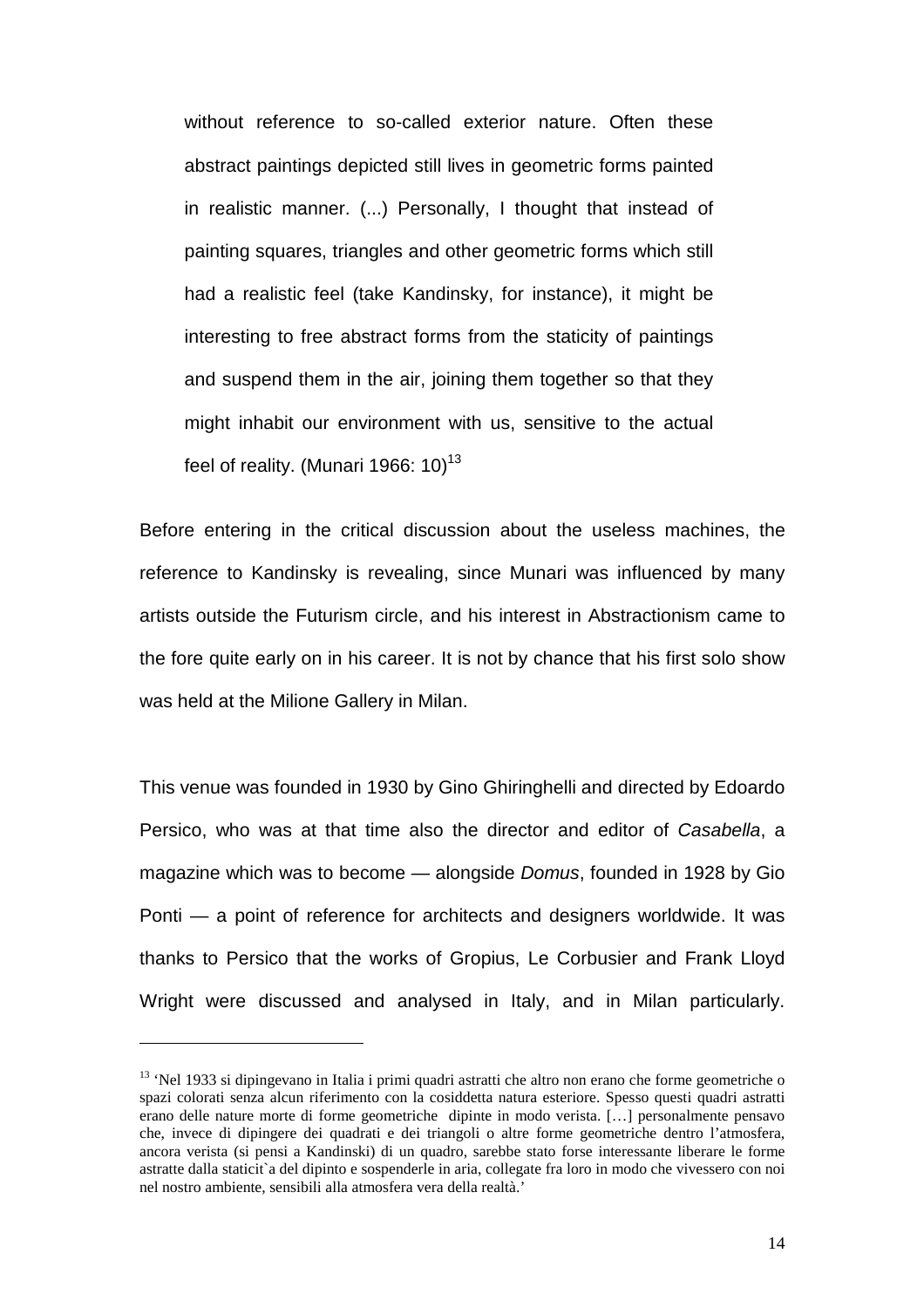Consequently, the Milione Gallery became the meeting point for key representatives of Italian rationalist architecture like Giuseppe Terragni, Alberto Sartoris, Luigi Figini and Gino Pollini. This fervid intellectual activity and the need to de-provincialize Italian culture, resulted also in the impressive line-up of invitation for the IV Triennale organized in Monza in 1930, where all the major contemporary architects were present: Le Courbusier, Loos, Mies van de Rohe, Gropius, Dudok, Hoffman, Wright, Melkinov, Perret. This gives the idea of how loose at that time was the control of the Fascist regime in terms of cultural standardization or centralized hegemonic aesthetic agenda.<sup>14</sup> The Milione gallery was a private institution that explicitely wanted to gather an intellectual, cultural and artistic élite who were well connected to the European art scene and in opposition to the provincial and nationalistic rhetoric extolled by the Fascist régime, by conservative art movements like the Novecento, and to some degree also by the Futurists (Caramel 1982).

The Milione Gallery was not only an exhibition space, but also a meeting point, a workshop and a library (Pontiggia 1988), where people like the young Munari could read the famous Bauhausbücher (14 volumes published between 1925 and 1931), and where he could familiarize himself with the experimental graphics of Moholy Nagy and Herbert Bayer, director of the print workshop at the Bauhaus. Very much in the spirit of the Bauhaus, besides conferences and art exhibitions, the Milione Gallery also organized music concerts, fashion shows, displays of graphics, modern furniture and crafts.

<sup>14</sup> Cfr. Anty Pansera con la collaborazione di Dario Marchesoni e Anna Pierpaoli, *Le Triennali*, in *Gli Annitrenta. Arte e cultura in Italia.* Milan: Mazzotta, 1983: 311-24.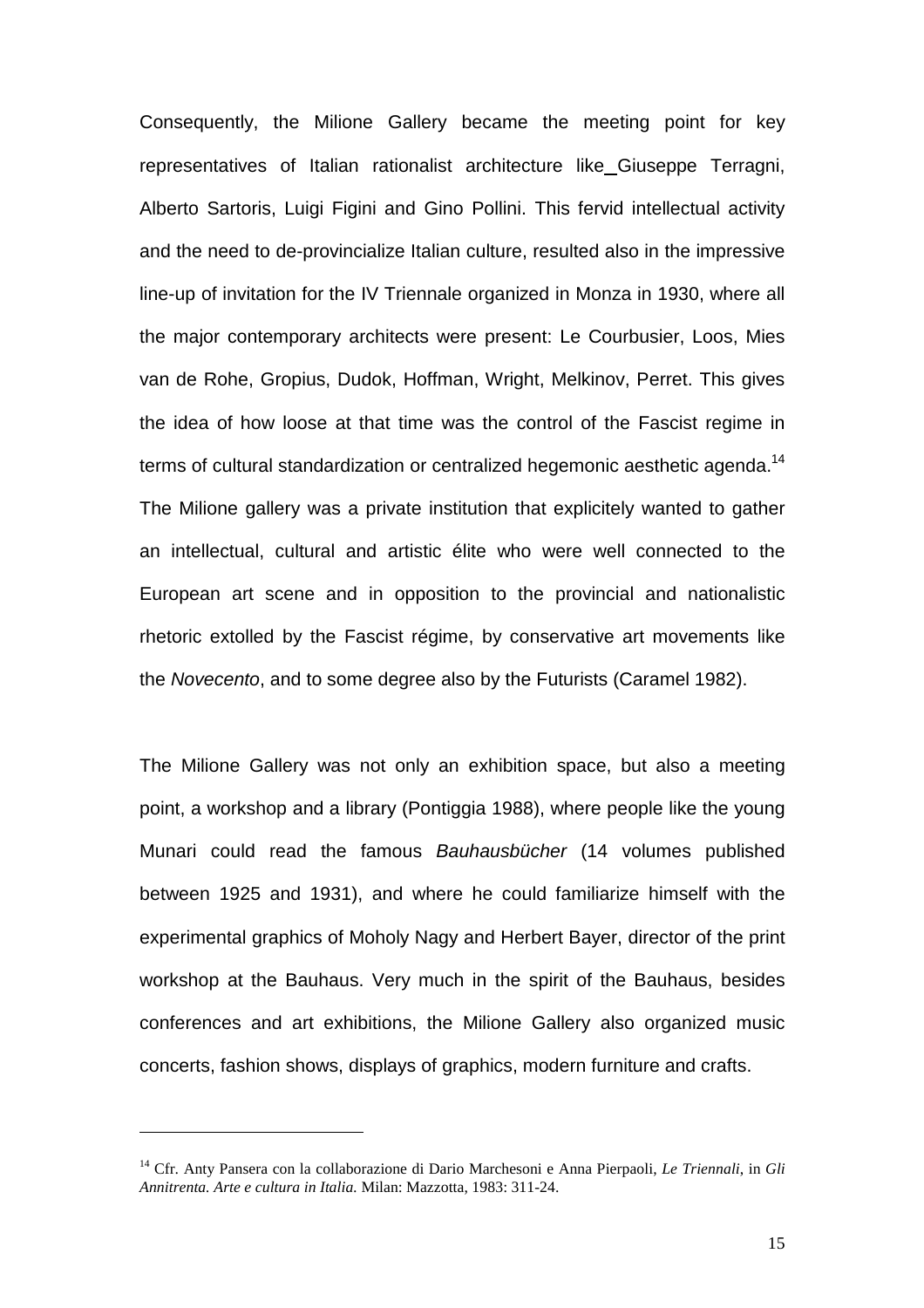In the gallery's house magazine, *Il milione: Bollettino della Galleria del* Milione, Persico also serialized some fundamental texts of the abstract art movement in Europe, such as Kandinsky's Punkt und Linie zu Fläche (Point and Line to Plane, 1926) or Paul Klee's Tagebücher (Notebooks, 1920). In fact, many of the artists gathering at the Galleria Milione, such as Lucio Fontana, Atanasio Soldati, Mauro Reggiani and Luigi Veronesi became leading figures in Italian abstract art, and abstractionism became one of the main line of investigation and expression for Munari in his art-work.<sup>15</sup>

At the Milione it was also possible to have access to influential French journals such as Abstraction - Création (1932), Cercle et Carré (1930) and Cahiers d'Art (1926-1960), which allowed Munari to become familiar with the artistic research of Surrealism and Dadaism (Quintavalle 2008: 34). These contacts may explain the genealogy of the Dadaist and Surrealist elements in some of Munari's early works like in Self Portrait (1930) or in the later Painter at the Easel (1937) (Tanchis 1986: 15).<sup>16</sup> [Fig. 11]

<sup>15</sup> For the development of abstract art in Italy see E. Crispolti (ed.), *Dal futurismo all'astrattismo. Un percorso d'avanguardia nell'arte italiana del primo Novecento*, con la collaborazione di M. Tonelli, Rome: Edieuropa/De Luca Editori, 2002.

<sup>&</sup>lt;sup>16</sup> *Movement and Space* (1928) is similar to the style that Paladini and Pannaggi experimented with (Lista 2001: 195),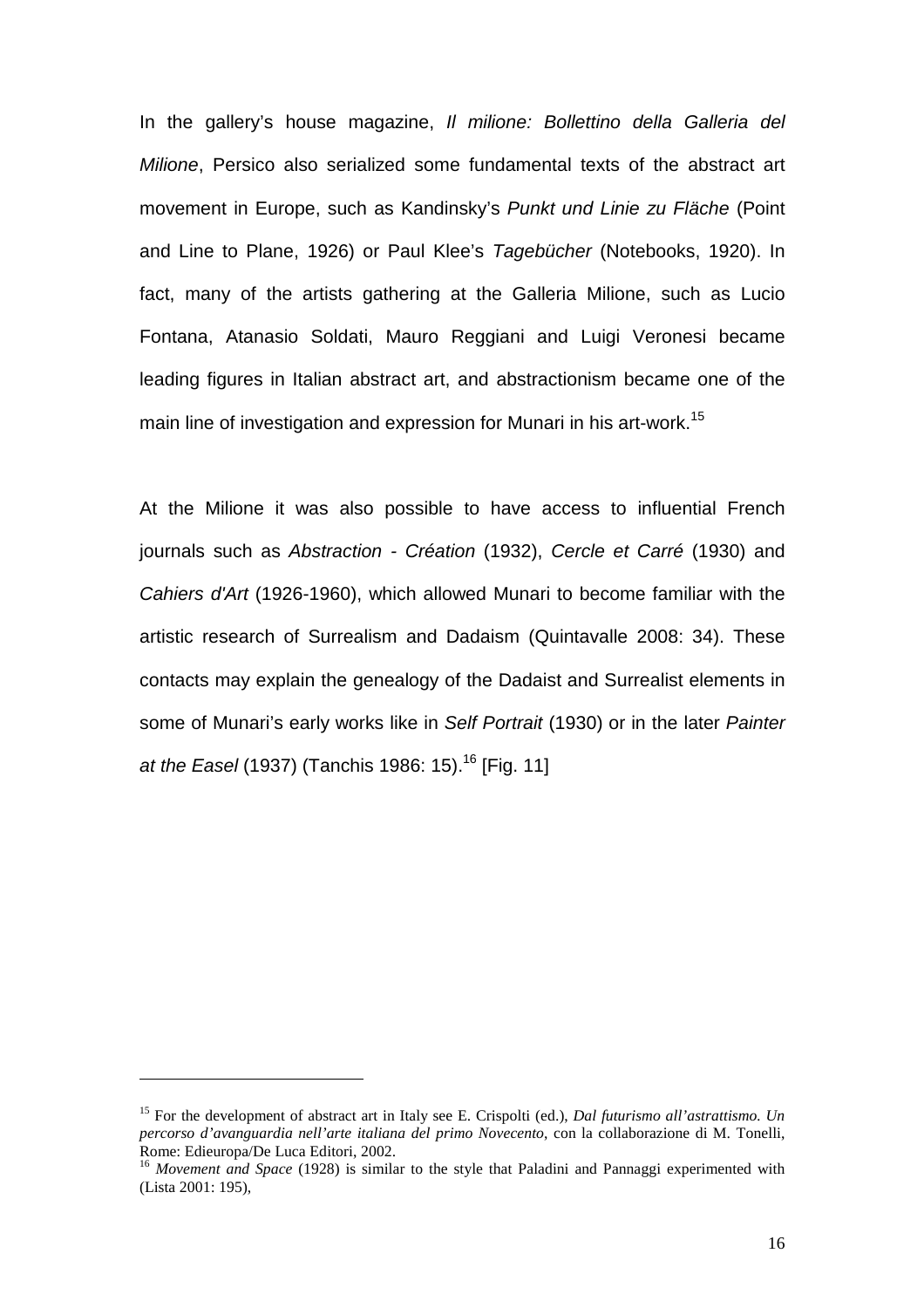

Fig. 11 – Munari Self Portrait 1930

In the article by Marinetti about the exhibition at the Galleria Pesaro in Milan that I mentioned before, the founding father of Futurism, in spite of his praising of Munari's craft and genius, failed to mention that his work was far from being Futurist in style and spirit. Munari's Architettura femminile, for instance, was an exercise in geometrical investigation of the human (female) form, much in the Cubist tradition where movement and dynamism are suppressed in favour of analytical abstraction. This work finds also a companion in Fillia's Femminilità (1927). $17$  [Fig. 12]



Fig. 12 – Fillia, Femminilità 1927

 $17$  The same was remarked upon with regard to some other paintings exhibited at the Galleria Pesaro, and to later exhibitions of the period such as the "Mostra futurista arch. Sant'Elia e 22 pittori futuristi", also held at the Galleria Pesaro in 1930. He was dialoguing with Klee, he had an awareness of Georges Braque's research, who was by then part of synthetic cubism, aspect of surrealist experimentation" (Bianchino 234).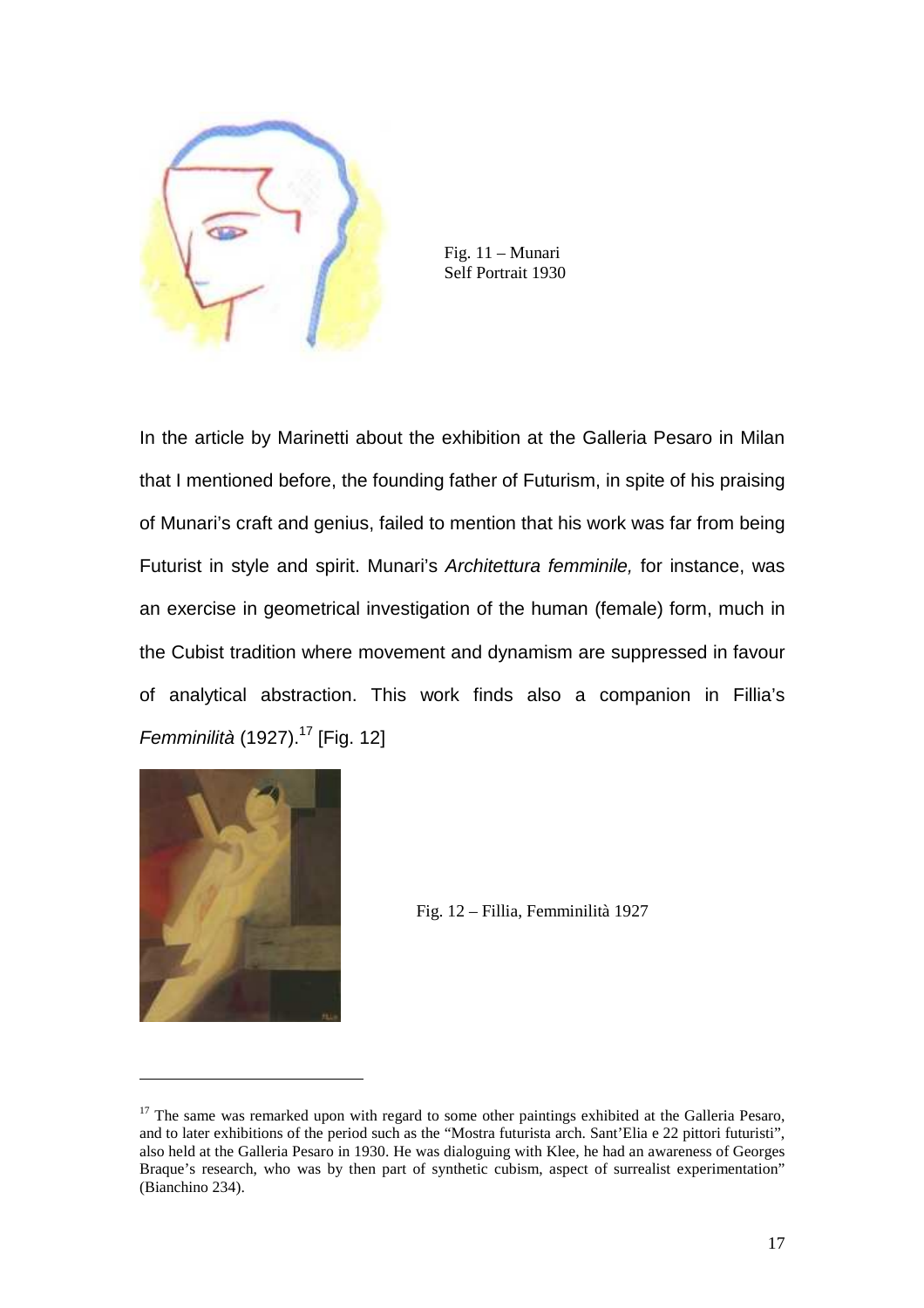Also in his illustrations for La rivista illustrata del Popolo d'Italia — like, Il tifoso (The Fan), L'inutile acrobazia (Useless Stunt), or Per il quinto di secondo (For the Fifth of a Second) — both abstract and surrealist elements were employed and combined. [Fig. 13-14-15]





Fig. 13 – Munari, The Fan Fig. 14 – Munari, Useless Stunt



Fig. 15 – Munari, For the Fifth of a Second

Works like Autoritratto, La mano che costruisce were surely ispired by the early experimentation of Moholy-Nagy and of Russian Constuctivism with photomontage, which came to Munari also through the influence of fellow Futurist artists like Vinicio Paladini. This tecnique was widely applied by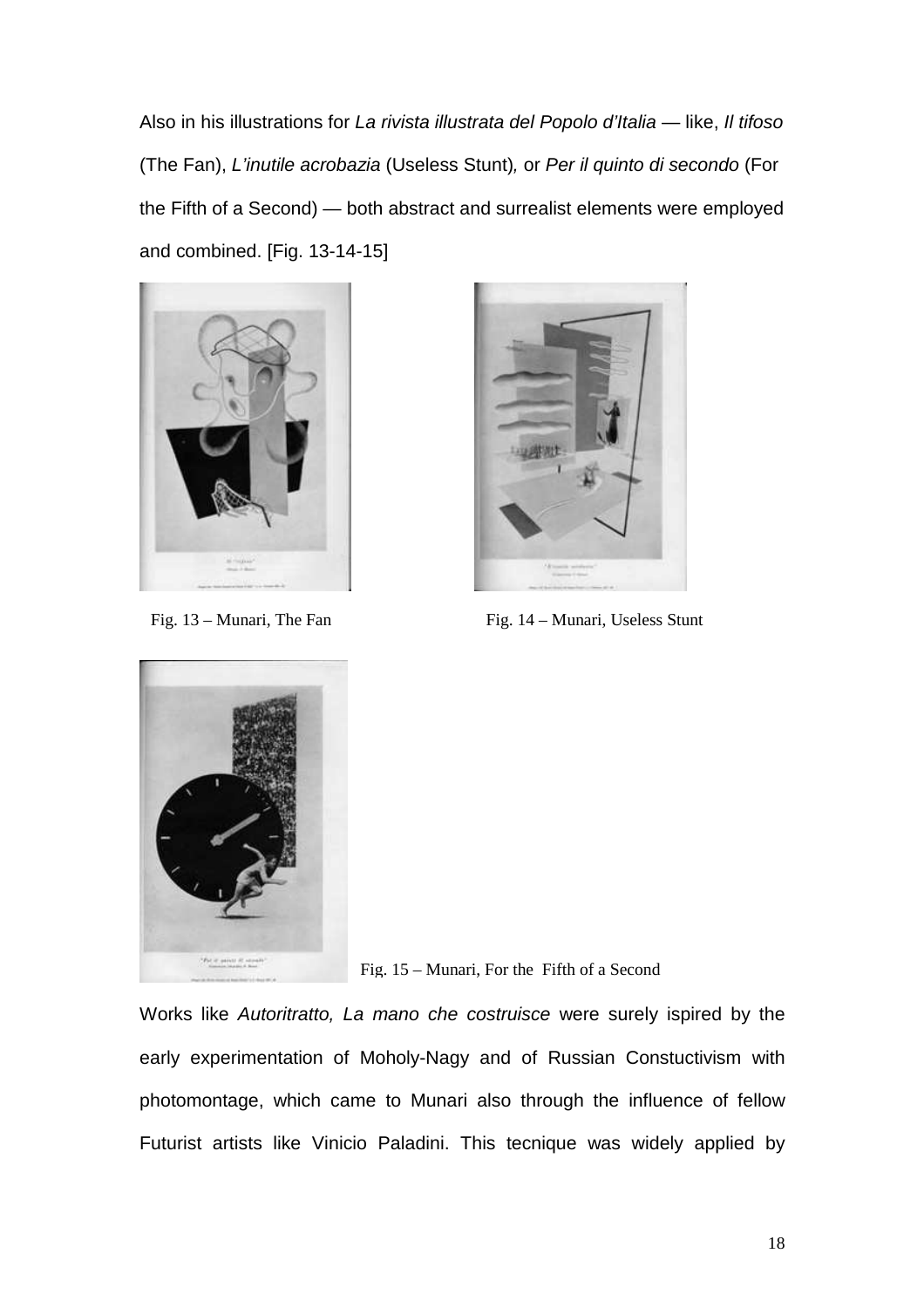Munari in a period in which there was very scanty if not negligeable use of photography in advertising.<sup>18</sup> [Fig. 16]





So, in general, Munari was a conspicuous example of an artist who tried to integrate various sources of inspiration into his artistic vocabulary and to channel those influences into his rigorous artistic research that was tending towards existentialism, geometrical abstraction, functionalism and natural forms. Munari once claimed in an interview that for him "it was a matter of 'trying things out', of wanting to know as much as possible" (Quintavalle 2008: 243).

## **Still Futurist?**

 $\overline{a}$ 

However, from a critical standpoint, it is also important to acknowledge the role that Futurism clearly played in the development of Munari's work.

<sup>&</sup>lt;sup>18</sup> Marinella Pigozzi, Grafica industriale, in Gli Annitrenta, pp. 467-76 (p. 475)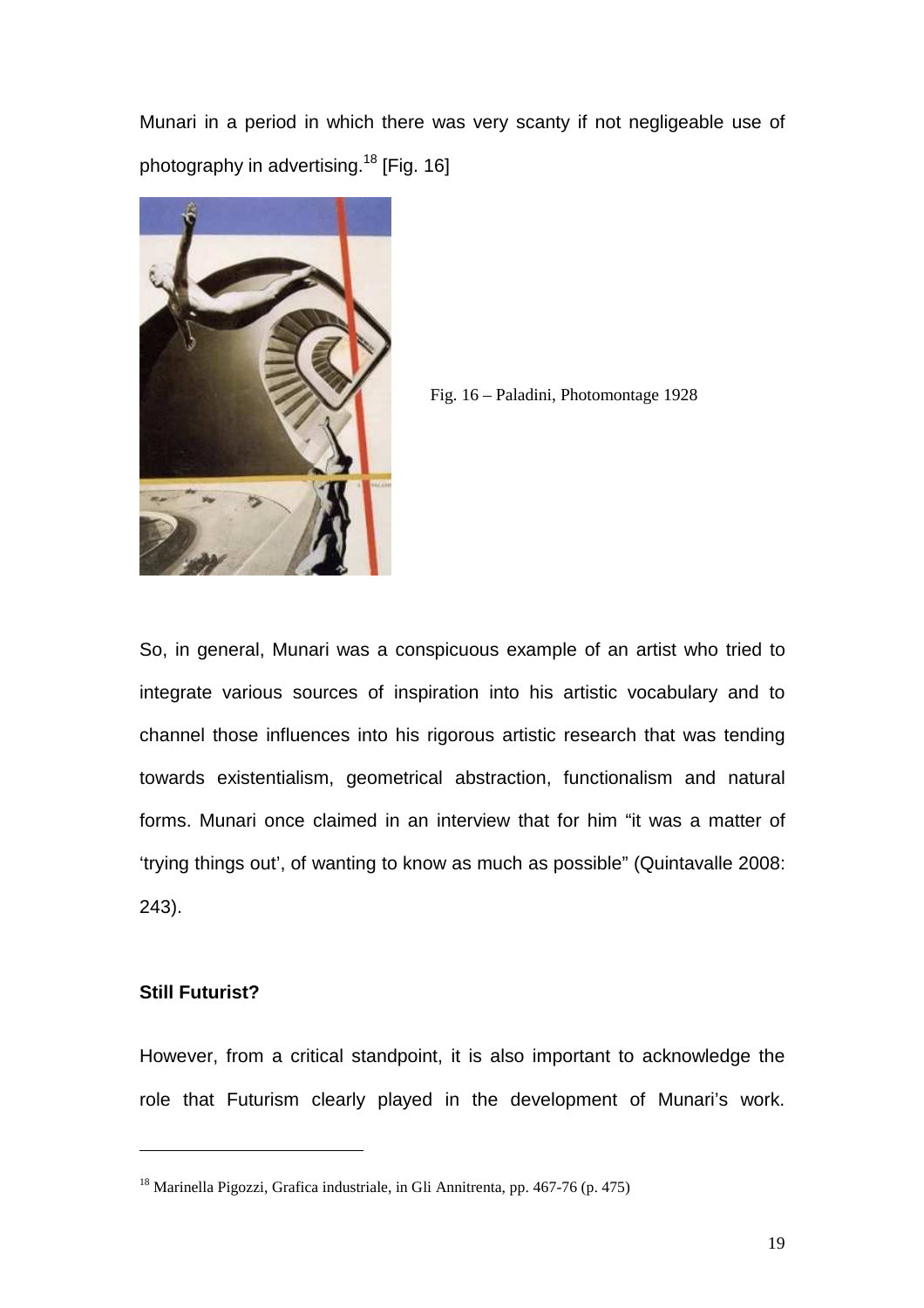Although later in life, as I said, Munari underplayed that phase in his career, there can be no doubt that it had an influence on his œuvre, as it offered him many inspirational ideas and fostered a certain attitude towards artistic creation. In the sketch L'uomo che cammina (Man Walking, 1931), for instance, it is evident that Munari was trying to study and replicate Boccioni's famous sculpture Unique Forms of Continuity in Space (1913). [Fig 17-18]



Fig. 17 – Munari, Man Walking 1931

 $\overline{a}$ 



Fig. 18 – Boccioni, Unique Forms of Continuity in Space 1913

The same could be said about some preparatory sketches drawn by Munari in the early 20s and where one can easily detect the resemblance with Giacomo Balla paintings Dinamismo di un cane al guinzaglio [Dynamism of a dog on the leash] (1912) or Ragazza che corre sul balcone [Girl who runs on a balcony]  $(1913).^{19}$  [Fig. 19-20]

<sup>&</sup>lt;sup>19</sup> However, it is interesting to see Munari's personal interpretation of Boccioni's sculpure, since apparently he was more interested in the over-all geometric structure of the figure rather than in its dynamism: what is parmanent in the flux of the mouvement.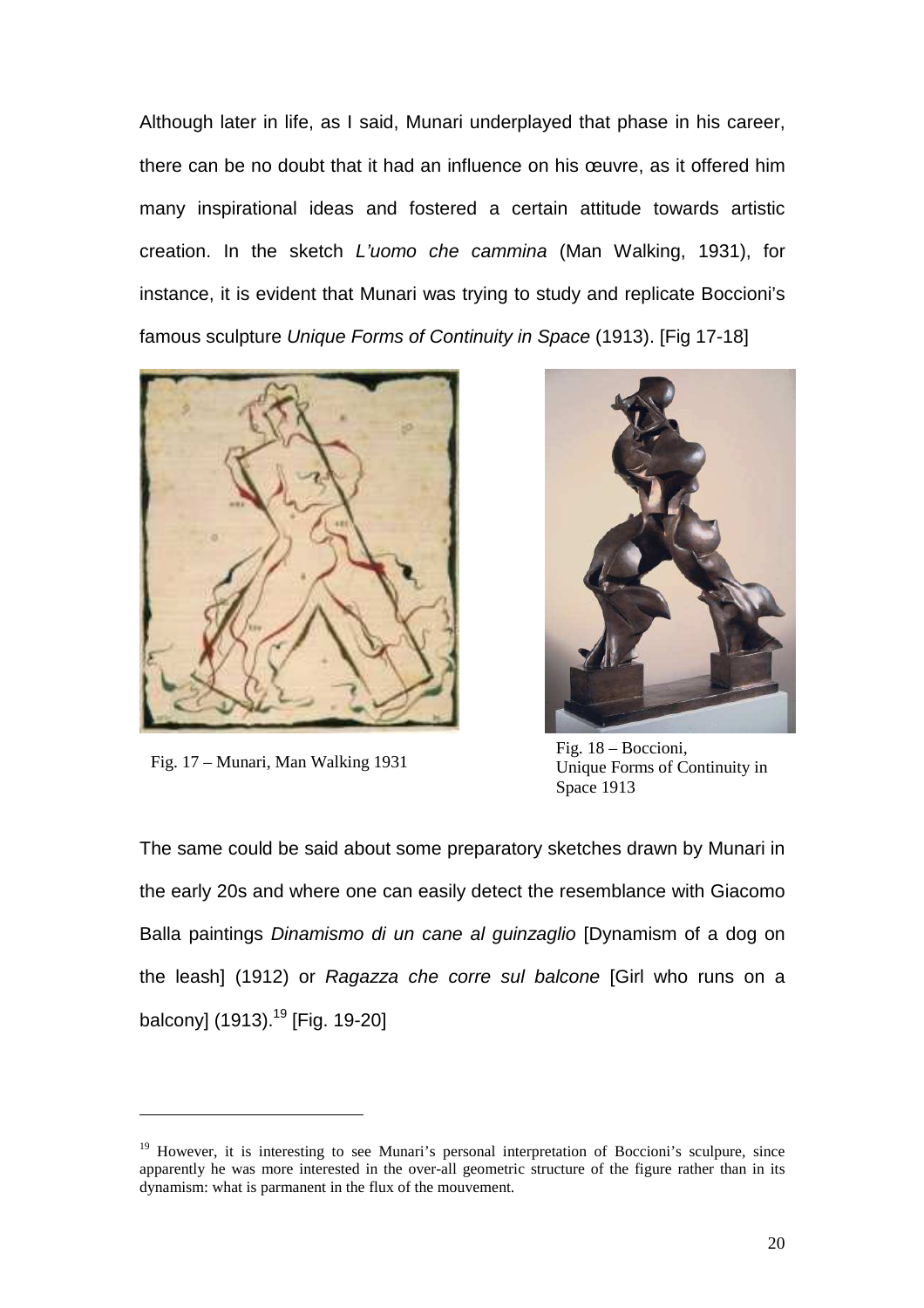



 $\overline{a}$ 

Fig. 19 – Munari, Sketch 1938 Fig. 20 – Balla, Girl Who Runs on Balcony 1913

In interviews, Munari also repeatedly cited Enrico Prampolini, one of the most prominent name in the Futurist circle, as an inspirational figure for him. An artist who was far more up-to-date and aware of the wider international artistic scene than Marinetti. It was thanks to Prampolini that Munari embarked on some of his most innovative experimental activities, related to the so-called "polymaterial art", which was a novelty in the European contexts of the early twentieth century, and which Prampolini extensively practiced and theorized since 1915. $^{20}$  This is clearly visible in his quite amusing work ABCDadà, in which Munari employs all sort of object to compose his dadaist spelling tables. [Fig. 21]

<sup>&</sup>lt;sup>20</sup> 'Polymaterial art is not a technique but — like painting and sculpture — a basic and elementary means of artistic expression, whose evocative power is based on the plastic orchestration of different materials. Matter is to be understood both in its biological immanence and in its formal transcendence; it is, in its multi-expressive basic aspect, matter-as-object: from the most humble and diverse (almost a relict of life) to the most refined and elaborate (achieved both in a handcrafted and mechanical manner).' (Prampolini 1944: 9).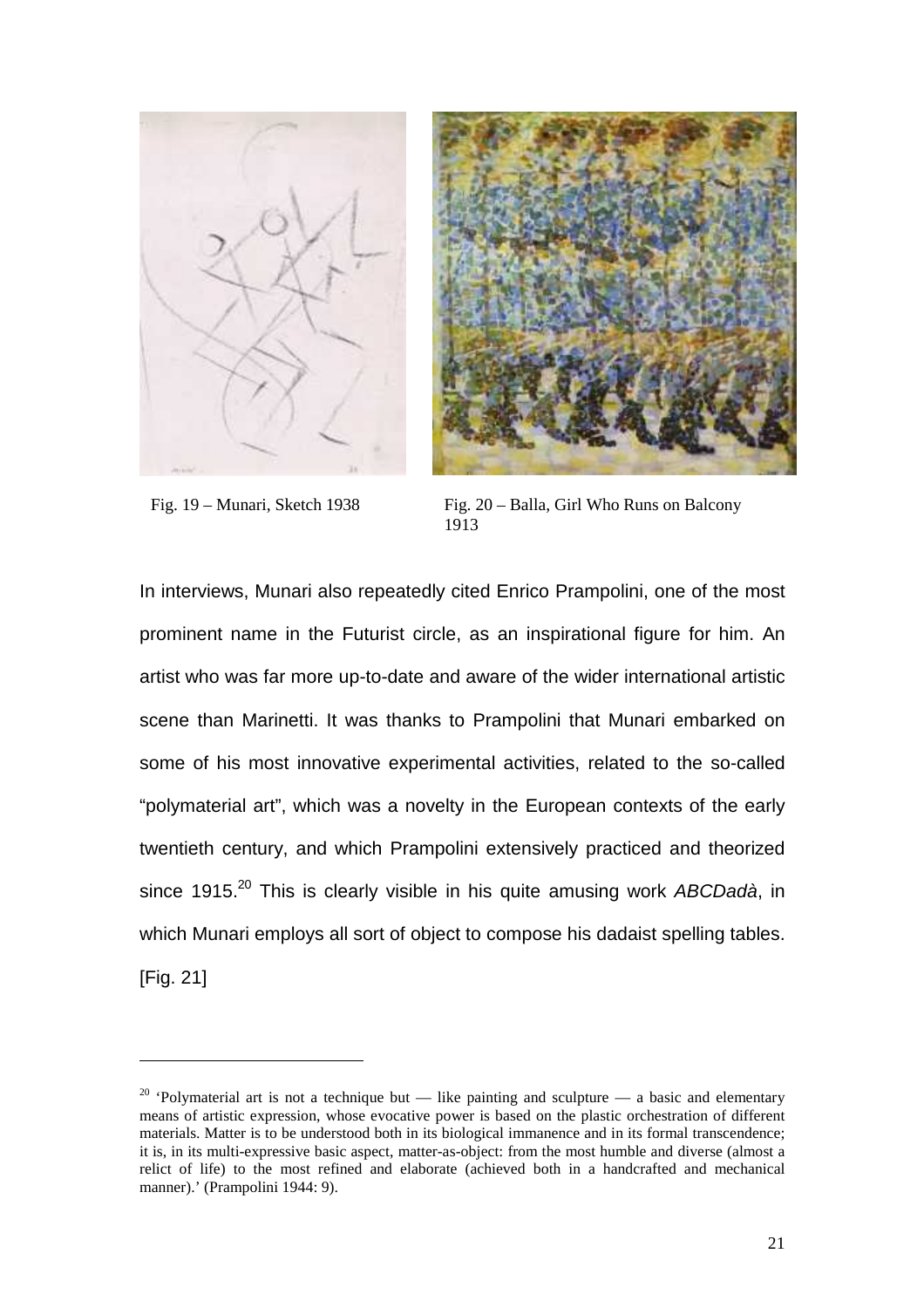

Fig. 21 – Munari - ABC Dadà (Letter C)

In the light of Prampolini's early use of multiple techniques and materials, one can better understand the basis of Munari's Manifesto of Machinism (in itself a Futurist gesture), apparently penned in 1938 and published in 1952.

In the Manifesto he claimed, once again, that he wanted to abandon the traditional categories of painting and sculpture and move towards a closer relationship with technology, doing away with "romantic brushes, the dusty palette, the canvas and the easels", in favour of new tools such as "the oxygas torch, chemical agents, chrome plating, oxidation, anodizing, thermal alterations" (Munari 1952).

However, like Prampolini, Munari had no ideological preference for the new materials produced by modern industry (like steel, rayon or plastic), as he was indifferent to the "Futurist" dimension of the materials to be used (Meneguzzo 1993: 8). He wanted to simply test the limits of traditional and new materials alike, in formal and constructive terms, both for sensorial and psychological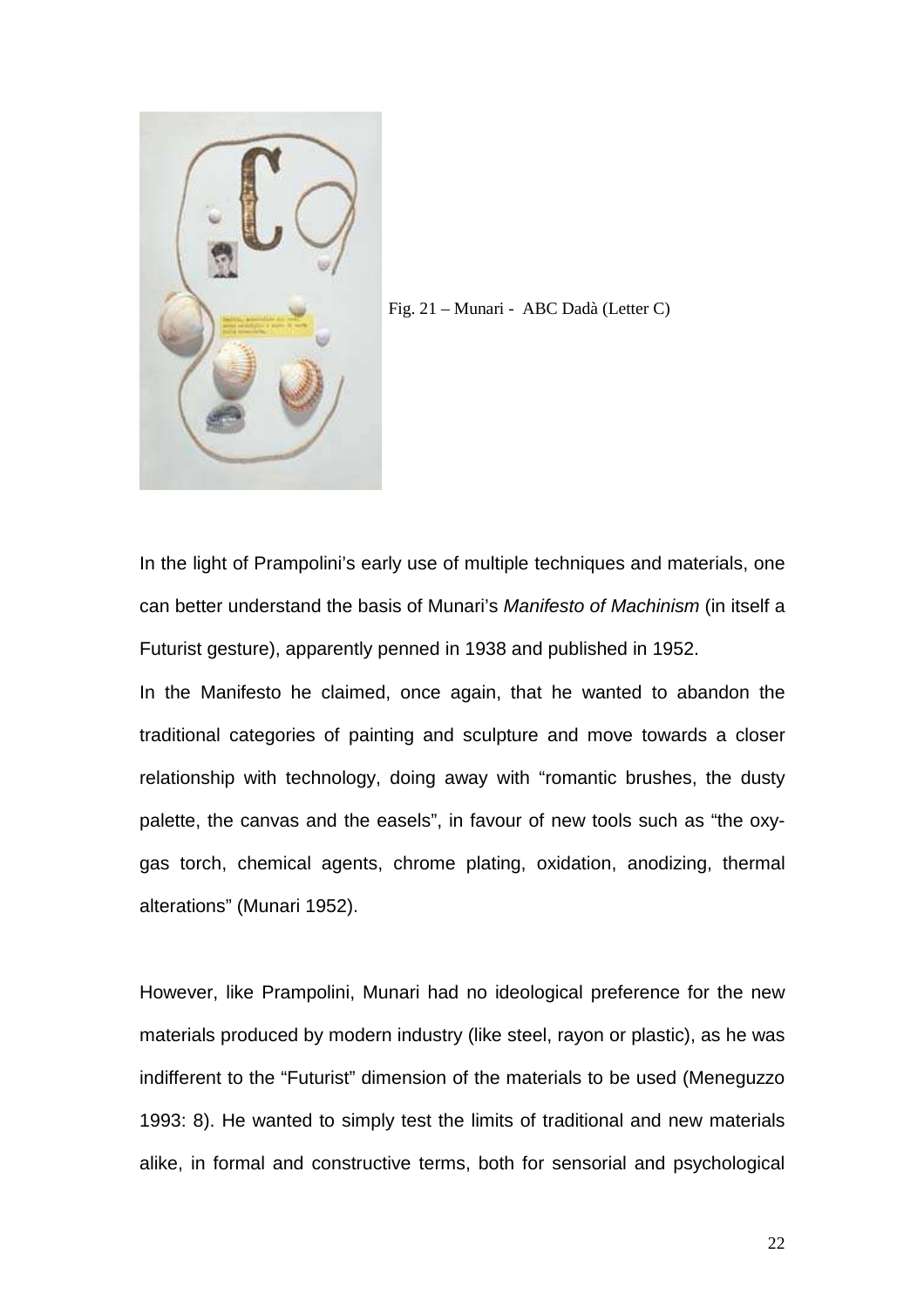reasons. The materiality and texture of objects was a significant aspect of Munari's art, and this interest also prompted one of his most famous didactic experiments, the so-called "tactile laboratories" (i laboratori tattili), themselves an open tribute to the "tavole tattili" produced by Marinetti and Benedetta in the 1920s and to Marinetti's manifesto, Il tattilismo (1921) (Munari 1985: 4). [Fig. 22]



Fig. 22 – Marinetti, Sudan – Parigi, Tavola Tattile 1920

Another important Futurist source of inspiration for Munari was the manifesto Ricostruzione futurista dell'universo (The Futurist Re-fashioning of the Universe, 1915), that can be considered one of the first theoretical texts of abstract art produced in Italy, signed by Giacomo Balla and Fortunato Depero. In Ricostruzione futurista dell'universo we can see Munari in a nutshell (Tanchis 1986, Raggianti 1962), for instance in the suggested use of lowly materials such as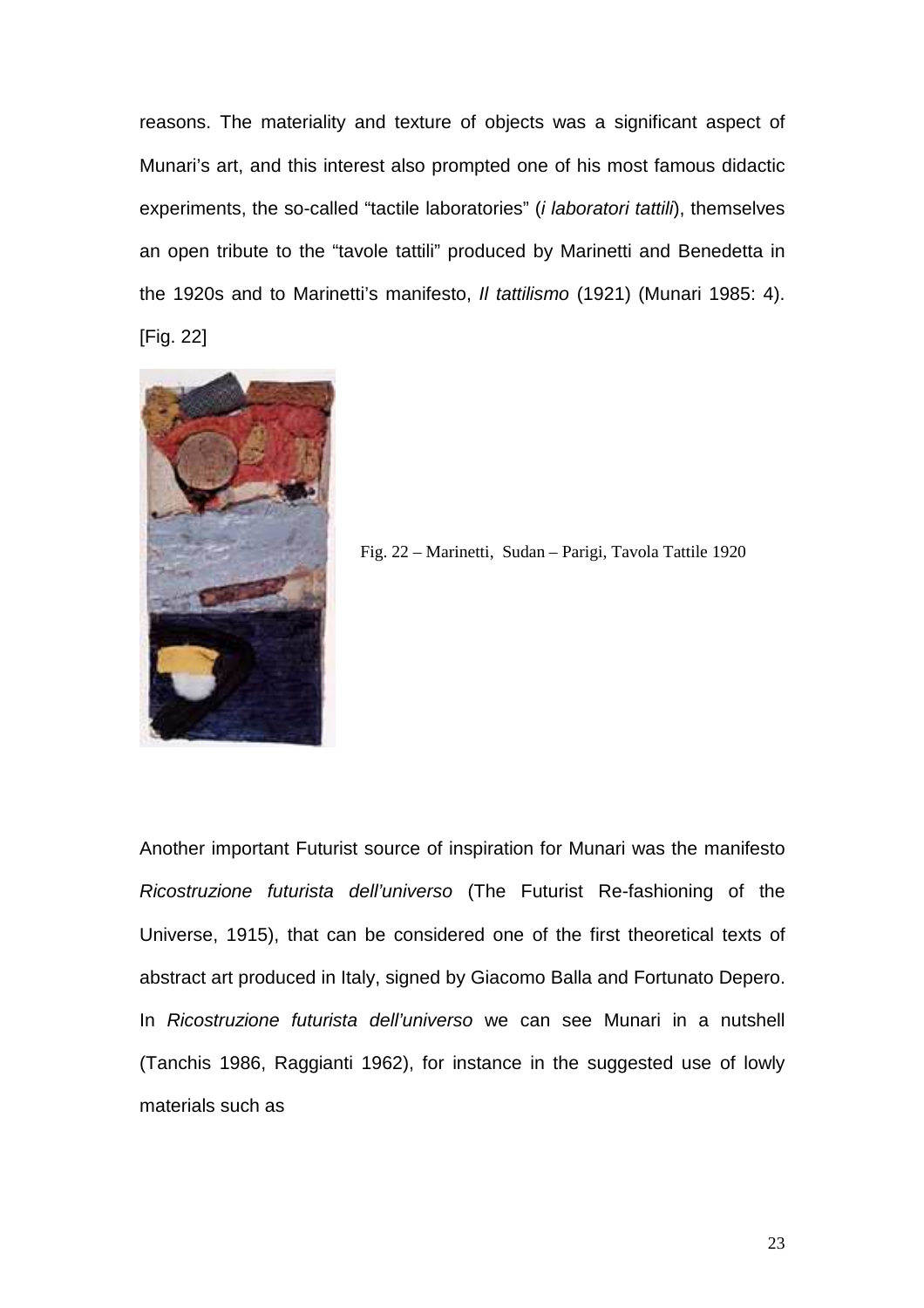strands of wire, cotton, wool, silk of every thickness and coloured glass, tissue paper, celluloid, metal netting, every sort of transparent and highly coloured material. Fabrics, mirrors, sheets of metal, coloured tinfoil, every sort of gaudy material. Mechanical and electrical devices; musical and noise-making elements, chemically luminous liquids of variable colours; springs, levers, tubes, etc. (Balla and Depero 1915: 198)

Balla and Depero's dynamic three-dimensional constructions (complessi plastici dinamici) point, in their technical affinities, towards Munari's "useless machines". The same could be said about the "rotoplastic noise fountain" (fontana giroplastica rumoristica), as Munari was going to build several fountains in the 1950s, for example the one that was placed in front of the book pavilion at the Venice Biennale of 1954, inspired by traditional Chinese water meters, or the large rotating fountain, with brightly coloured vertical blades, for the Fiera di Milano of 1955 (Munari 1971: 58-63).

Another element of continuity between Balla and Depero's manifesto and Munari's experimentation is the focus on toys, crafted in order to broaden children's sensitivity, imagination and physical dynamism –– ideas that Munari developed and expanded in his widely praised "pedagogical artistic laboratories" for children. Moreover, in 1953, he designed for Pirelli what is possibly his most famous toy, Zizi the Monkey, made of foam rubber and wire and described by Meneguzzo and Finessi as "the world's first interactive sculpture" (Finessi Meneguzzo 2007: 99). Although this is an overstatement, because Zizi was essentially a toy, an industrially made toy.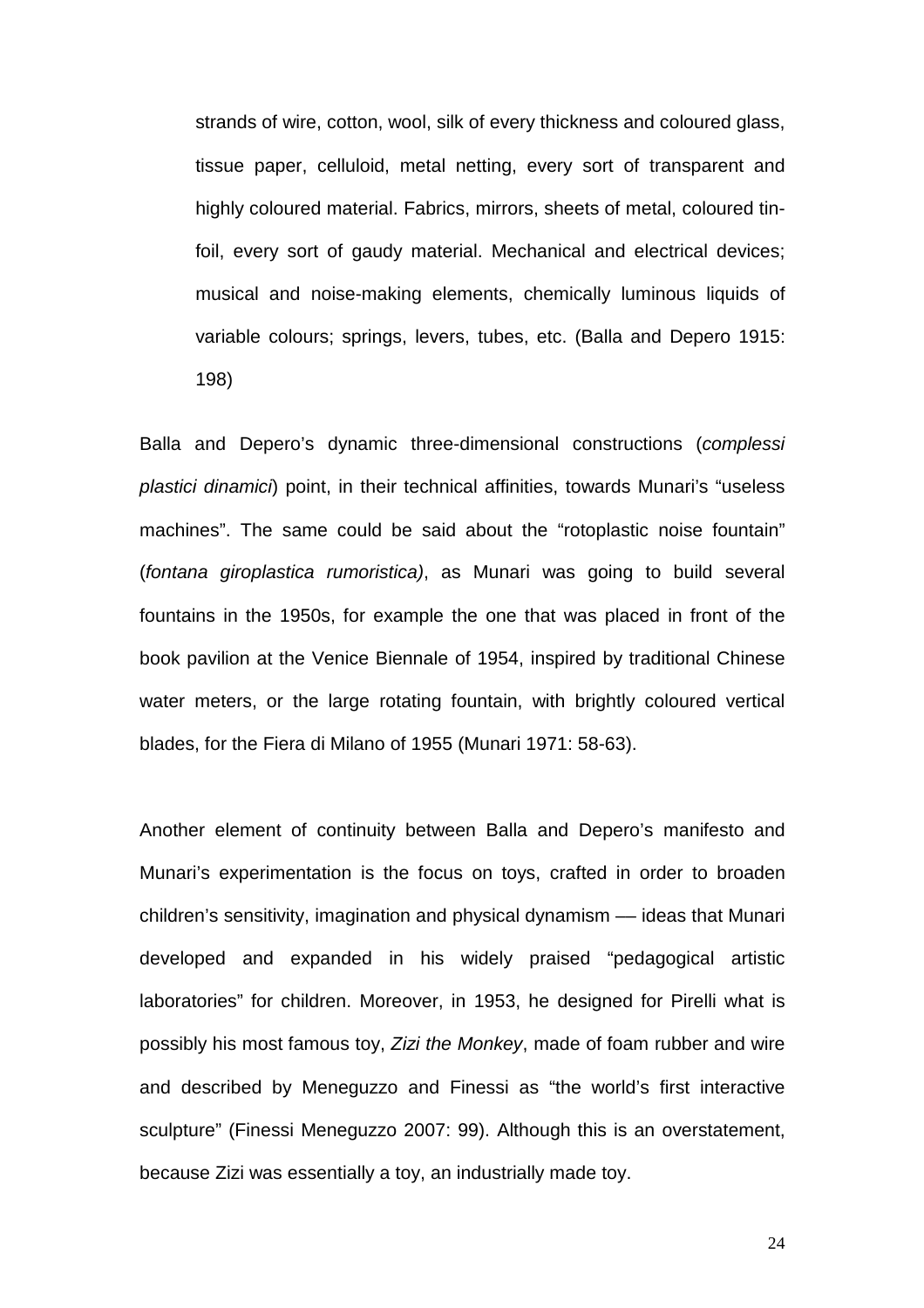## **Useless Machines**

However, although there were evident elements of continuity in formal sense with the Futurist experience, it is also important to acknowledge the fact that when dealing with machines and their artistic conceptualization and representation, Munari was explicitely trying to do something radically different from the Futurist movement:

I overcame my Futurist phase because I became conscious of the fact that working in accordance with Futurist methods meant using static techniques to show dynamic things. Thus, back then, I came to realize that what the Futurists were doing was to freeze a specific moment of dynamism (Hajek 1999: 136).

For the same reason, he expressed a critique of Russolo's musical instruments, which he considered to be "cranky" machinery, "like big toys [...] they were simply wooden blocks, while I was more interested in something that changes its shape" (Hayek 1999: 138-39). [Fig. 23]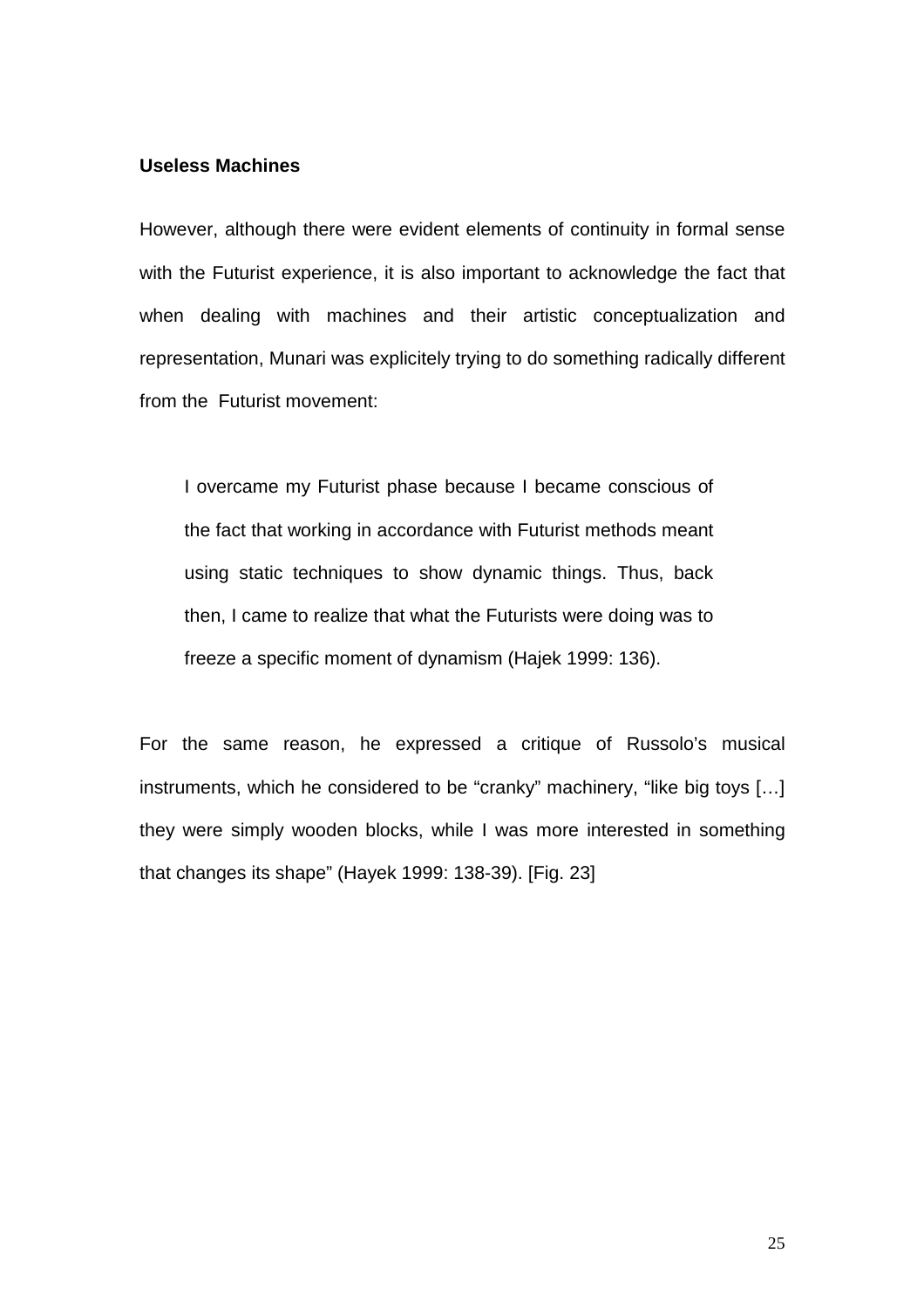

Fig. 23 – Russolo, Intonarumori

In fact, Munari was the first artist in Italy to clearly see the limits of traditional painting and sculpture, trying to open up the artistic work to a larger palette of technical and plastic possibilities. $21$  With the "useless machines", he was interested in exploring the time-space continuum, and how to make a work of art that could interact with the environment and change accordingly. To make a work of art that it is *truly*, and constitutionally dynamic, outdoing on this score the Futurists themselves. In a sense Munari is the first Italian example and one the first in Europa of kinetic art, which became a dominant trend worldwide in the 50s and 60s. [Fig. 24]

<sup>21</sup> Cfr. Luciano Caramel, Gli astratti, in *Gli Annitrenta*, 151-74 (155).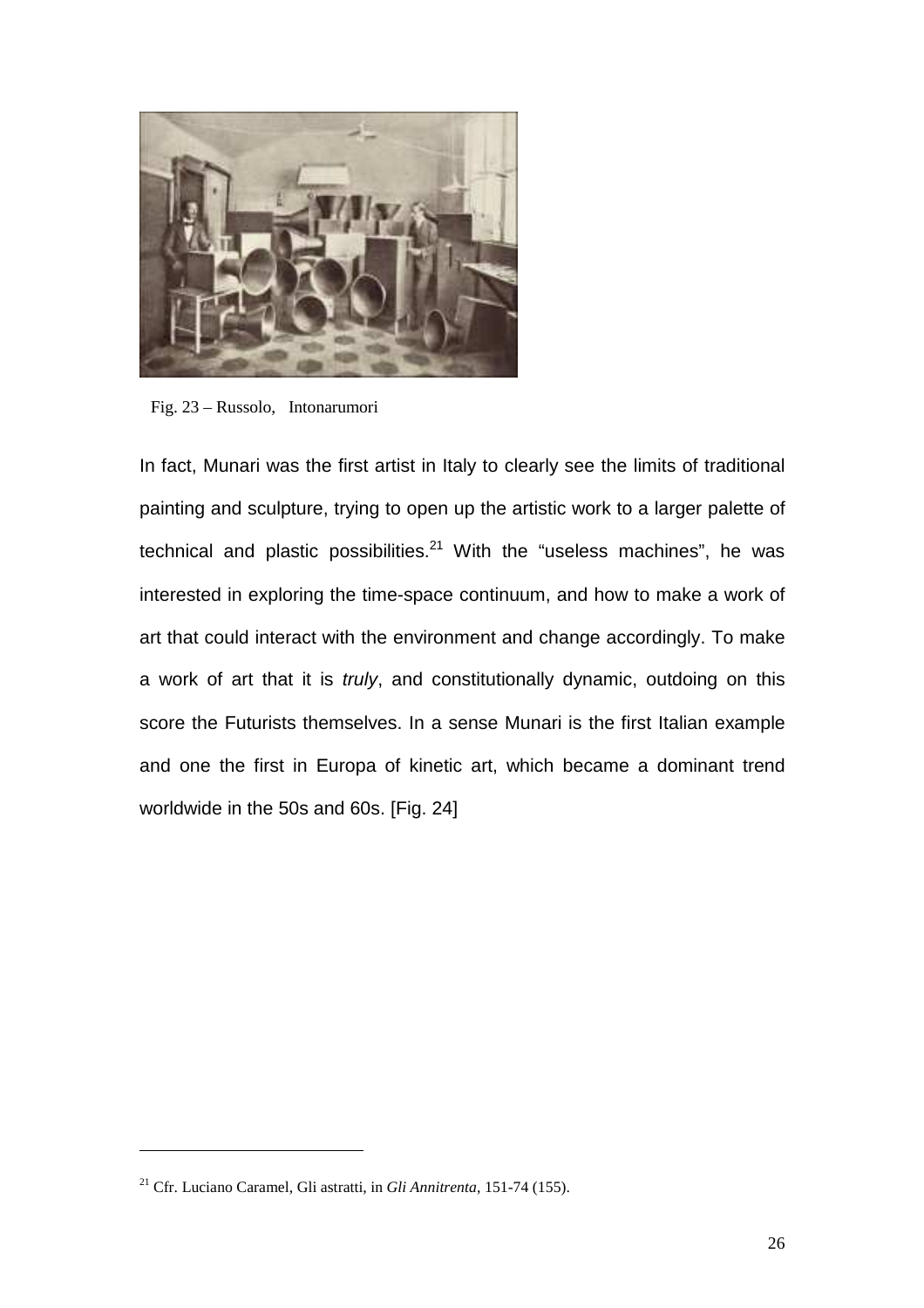

Fig. 24 – Munari, Useless Machine 1949

 Munari's "useless machines" should be also read as surreptitious ironic gestures against Futurism, more Dadaist in spirit than the grandiose machines, made of iron and steel that Marinetti and his fellow Futurists praised in their manifestos. Munari's macchine inutili were built with very light materials like paper, thin wooden sticks and silk threads. The entire structure had to be "very light in order to be able to move in the air, and the silk thread was perfect for dispersing the torsion" (Munari et al. 2000: 38). [Fig. 25]



Fig. 25 – Munari Useless Machine 1937

In the Anglo-American Art context Munari's useless machines have gone down basically as forms of "mobiles", in the tradition of Alexander Calder.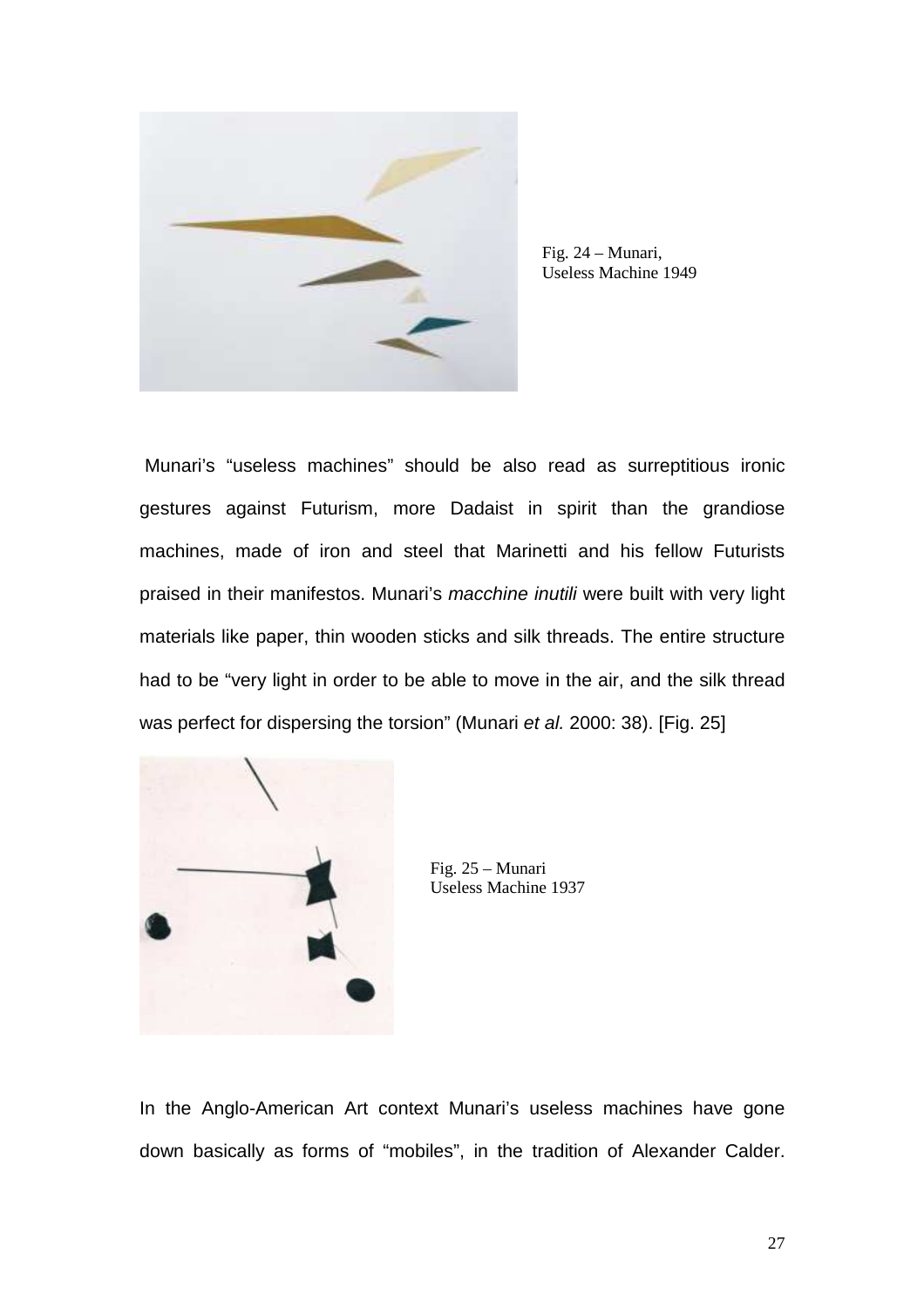However, Munari was always critical about this reference: he emphasized that he conceived his useless machines pretty much in the same period as Calder, in the early 30s, and that they were quite different in nature. Both types of sculptures were hanging objects, but they were made of very different materials. Calder's were balanced wire armature from which sculptural elements, essentially metal plates, were suspended, while Munari construction were very light, made of thin paper or fabric. Also, Munari constructed abstract, geometrical contraptions in which all the elements were in harmonic relationship with each other, while Calder's mobiles had a "organic" inspiration and possessed the same structure as a tree: "Take a branch with its leaves and observe one of Calder's mobiles — they have the same principle, they have the same sway, the same dynamic behavior" (Munari et al. 2000: 40).] Munari's machines are structuralist and geometrical in principle and are based on scrupulous planning of physical and mathematical nature**.** [Fig. 26-27]





Fig. 26 – Calder, Steel Fish 1934 Fig. 27 – Munari, Useless

Machine Project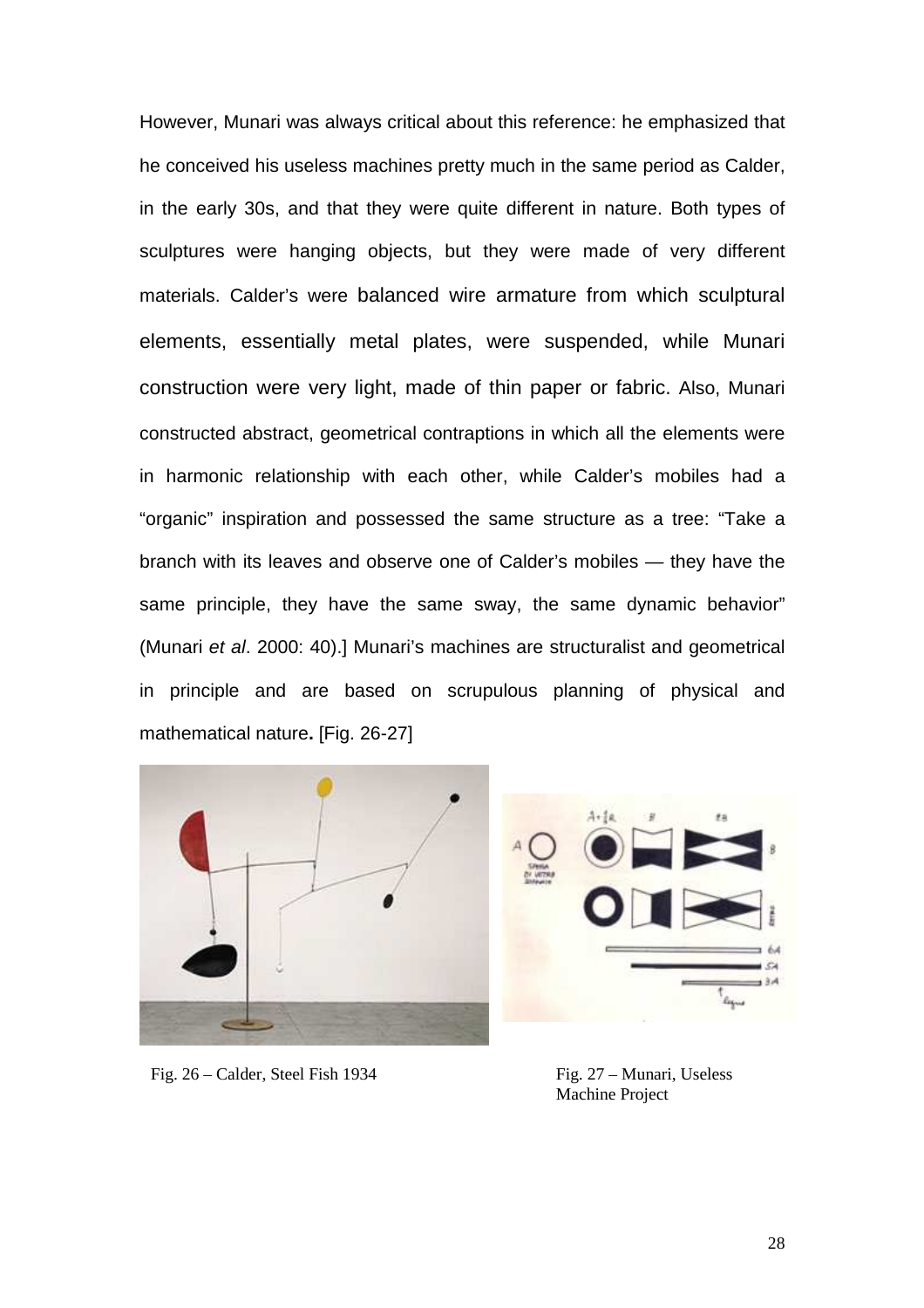As it happened abroad, Munari's machines did not receive much critical attention in Italy either:

Created in the midst of classical, monumental, heroic and 'granitic' Novecento, my 'useless machines' have always been considered a sort of joke […]. They were not made of bronze or marble, as would be expected of true sculpture. They weren't even painted with oil colours, but finished with tempera. They were not to be hung on the walls like paintings, but from the ceiling like chandeliers. People didn't know how to classify them. (Munari in Finessi Meneguzzo 2007: 36)

Moreover, "in those days the Novecento art movement, with its solemn masters, reigned supreme. All art journals spoke of nothing but irrelevant artistic displays, and I, with my useless machines, was a laughing stock" (Munari 2000: 38). The Novecento movement was a conservative trend in the arts, endorsed and promoted by the art critic Margherita Sarfatti, an acolyte, lover and biographer of Mussolini. She demanded a return to more harmonic and classic forms of expression and opposed the radicalism of avant-garde or experimental art.

There was also a general ideological problem which differentiated Munari's work from the one of the so-called "secondo Futurismo", particularly in relation to the representation of technology. Despite the fact that many Fascist leaders saw in Futurism a form of "degenerate art", many members of the second wave of the Futurist movement operated within the ideological remits set by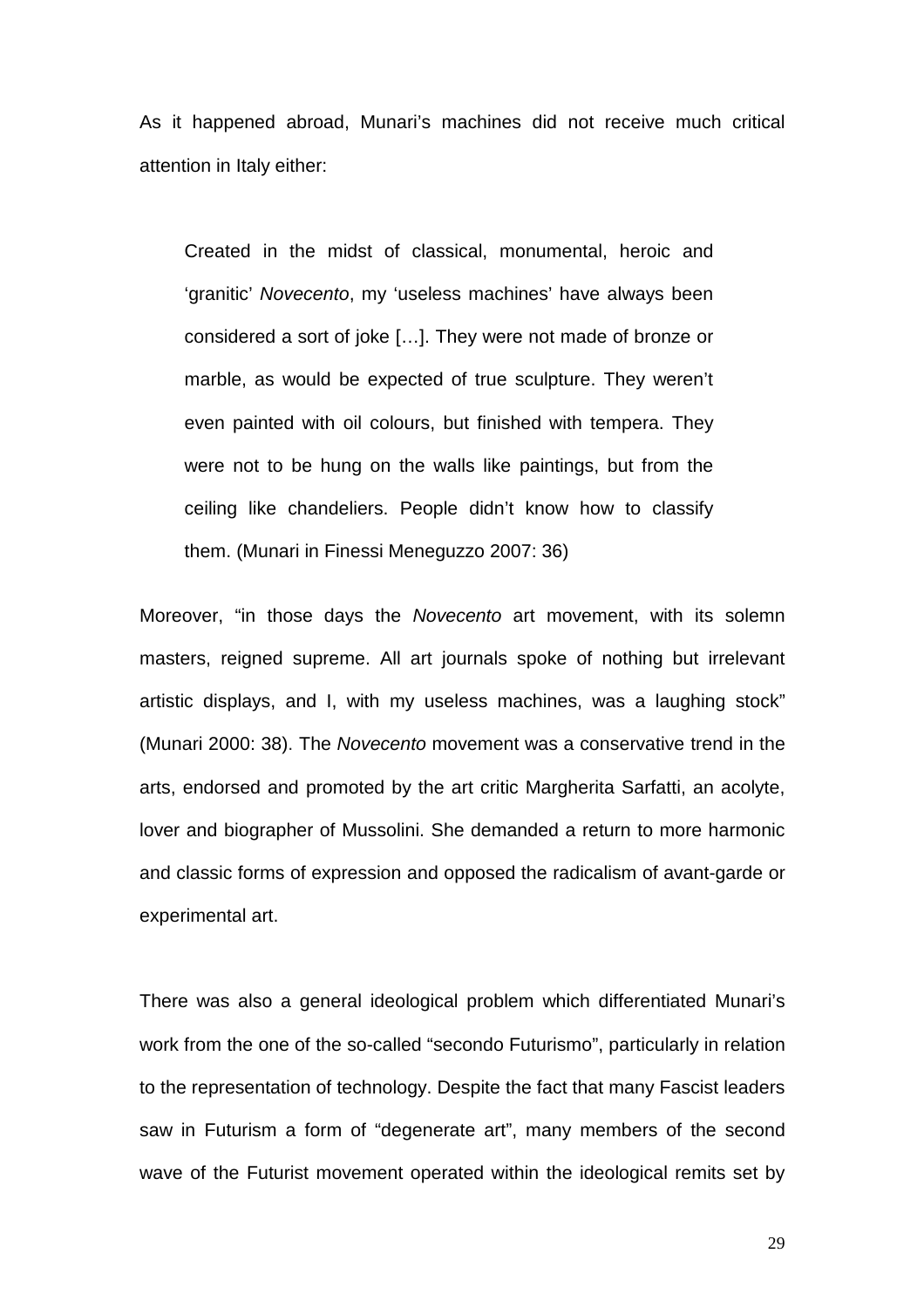the regime, relinquished their radical iconoclasm and subversive attitude, and yielded to the so-called "return to order" (retour à l'ordre). As the Italian historian Emilio Gentile wrote, the peculiar Italian modernist nationalism fostered by the régime in order to promote its cultural revolution did not resort to the rationalist tradition of the Enlightenment, but "to the energy of feelings and emotions; it sought to reactivate the mythopoetic faculties in order to create new and modern myths of the nation — a secular religion of the nation — to oppose the negative consequences and disgregatory effects of the crisis of traditional society" (Gentile 1994: 60-61). In order to compensate for the social tensions produced by industrialization, urbanization and technological innovations, the Fascists tried to infuse a heavy dose of "spiritualization" into the general discourse on modernity, as a sort of antidote to the "side-effects" of modernization. Therefore, discourses and representations of technology had to be constantly infused by Geist und Seele (spirit and soul), resulting in an oxymoronic rhetorical combination of rationalism and idealism, of material pragmatism and para-religious spirituality (Herf 1984: 16).

This was particularly visible in the conceptualization of technology by the second generation of Futurists. An early example was the Manifesto of Futurist Mechanical Art, published in a first version by Ivo Pannaggi and Vinicio Paladini in La nuova Lacerba (20 June 1922), and later edited and expanded, following Marinetti's suggestions, by Enrico Prampolini and published in his review Noi in 1923. Here, he spiritual and ideal dimensions of technology is clearly visible:

#### WE FUTURISTS WANT: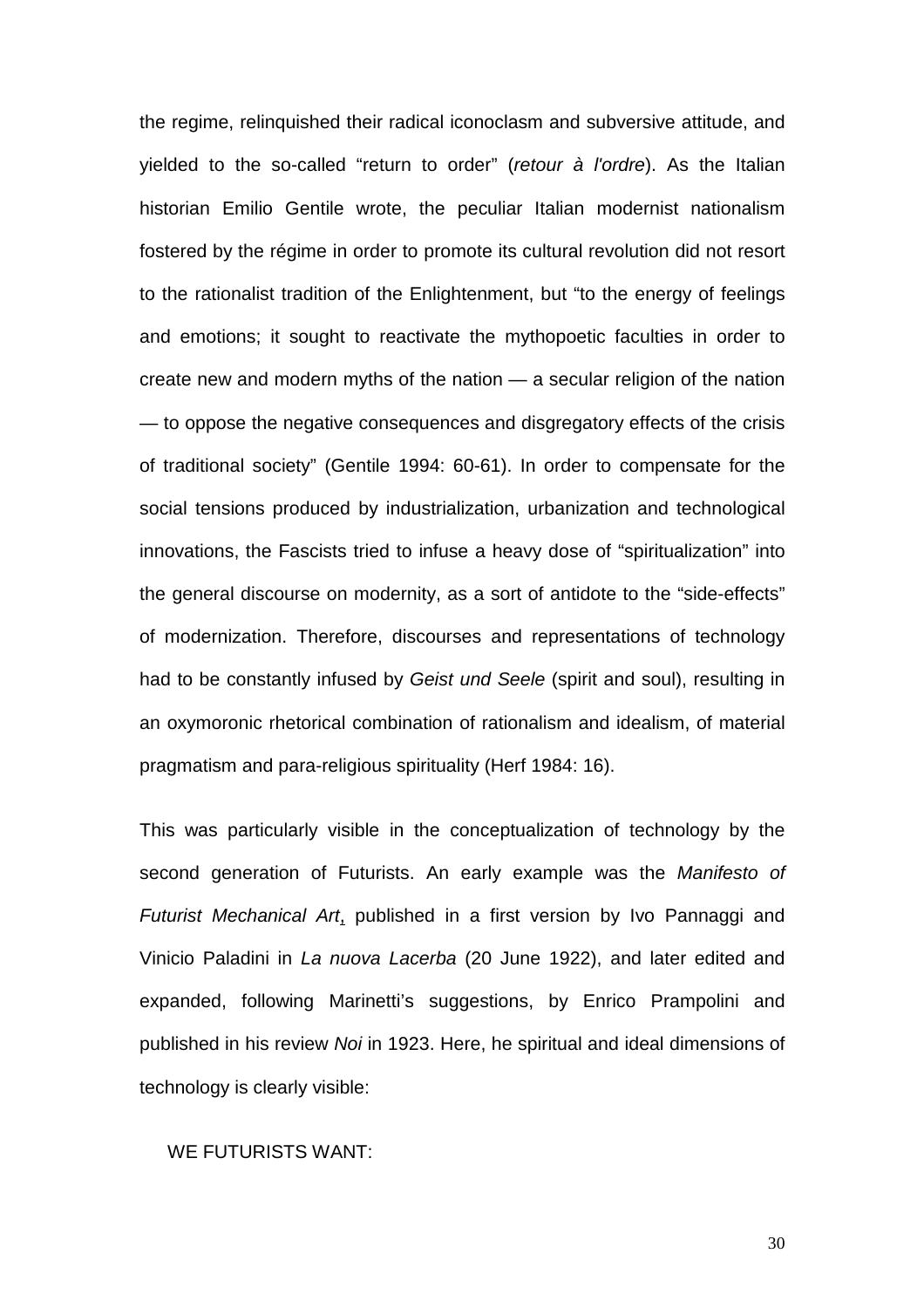- 1. that the spirit and not the exterior form of the machine be reproduced, creating compositions which employ all manner of expressive means as well as mechanical elements;
- 2. that these expressive means and mechanical elements be coordinated by an original lyrical canon, not a studied, scientific one;
- 3. that the essence of the machine be understood as its forces, rhythms and the infinite analogies which it suggests; that the machine conceived of in this manner become the source of inspiration for the evolution and development of the plastic arts. The Machine sings the song of the Genius. The Machine is the new goddess that illuminates, rules, gives her gift or punishes in our futurist times, which worship the great Religion of the New. (Paladini, Pannaggi, Prampolini 1923)

This spiritual drift in the understanding of technology was to become even more evident in the genre of Futurist aeropainting of the 1930s and its theoretical basis, a manifesto co-signed by Balla, Benedetta, Depero, Dottori, Fillìa, Prampolini, Somenzi and Tato. Originally conceived to express the new "aerial visual perspective" produced by flight, aeropainting was eventually coupled with the emerging interest in sacral art and religious iconography, and developed into a kind of "cosmic idealism", in which mystical elements became pervasive (Miracco 2004).  $^{22}$ 

# **Technology as art and craft**

 $\overline{a}$ 

Munari's position was radically different, both from an ideological and epistemological staindpoint. This becomes quite clear if we read his theoretical reflections on art and design, published after the Second World War, in books such as Da cosa nasce cosa (Things Born from Things, 1961),

<sup>22</sup> This understanding was also theorized by Fillia in *L'idolo meccanico* in which he wrote: "L'arte non deve perciò limitarsi ad un puro problema di forma e colore (anche se costruiti meccanicamente) ma rendere lo SPIRITO della nostra vita. Il valore della MACCHINA assume moralmente una importanza incalcolabile, con la creazione di una NUOVA MORALE dove la macchina è azione e fine: interpretare questa spirituallizzazione meccanica è segnare l'inizio di un'ARTE SACRA moderna" Cited in Mario Verdone, *Teatro del tempo futurista*. Roma, Lerici, 1969, p. 299.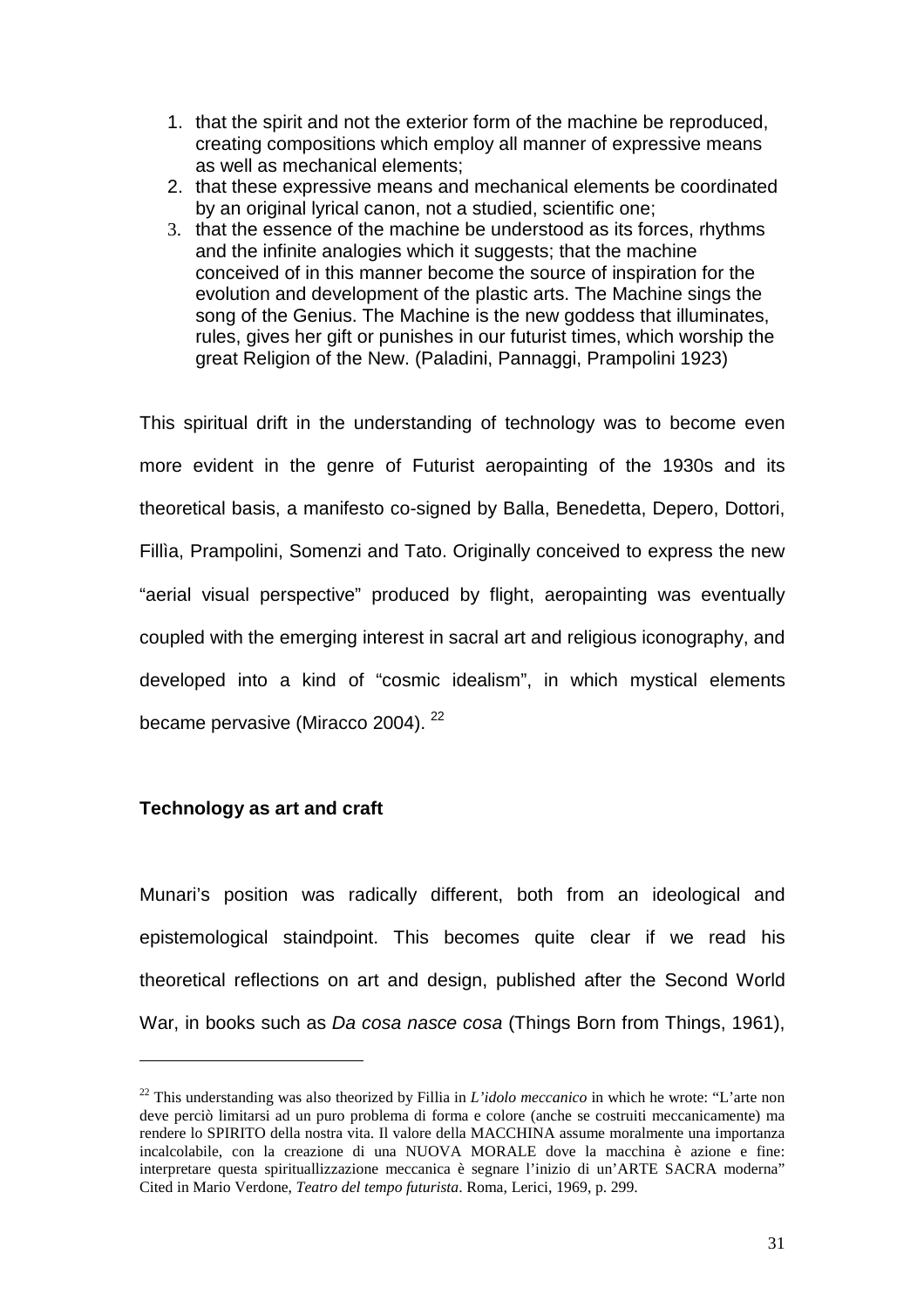Arte come mestiere (Art as Profession, 1966), and Artista e designer (Artist and Designer, 1971). However, the basic epistemological assumptions of Munari's conception of art and technology, and their mutual interaction, were already present in his early works, starting from his macchina aerea (1930) and his first macchine inutili (1932).

It has to be remembered that when, in 1925, Munari moved to Milan, he worked for a year with one of his uncles who was an engineer. This, surely, had an influence on him, for it shaped his understanding of technology and developed his technical ability to manipulate mechanisms and materials. This is explicitly stated by Munari also regarding another of his uncles, Vittorio, who was a luthier:

I was going quite often to his studio to see how he bent the maple sheets to make the lateral curve of the violin […] I loved to work with materials and with the tools of an artisan. I liked the smell and the texture of wood, the smell of the varnish […] I liked to make things, to cut, to glue, to design. (Munari 1986: 74).

One should not underestimate the fact that Munari was possibly one of the few Futurists who had practical, hands-on experience of machines and machinery. Therefore it is not surprising that Munari considered his useless machines to be, very simply, and before anything else, machines, because they were built with several interconnected moving parts, and their movements were coordinated by levers which for Munari, was the most basic form of a machine, a sort of "first degree machine". Just like Leonardo's study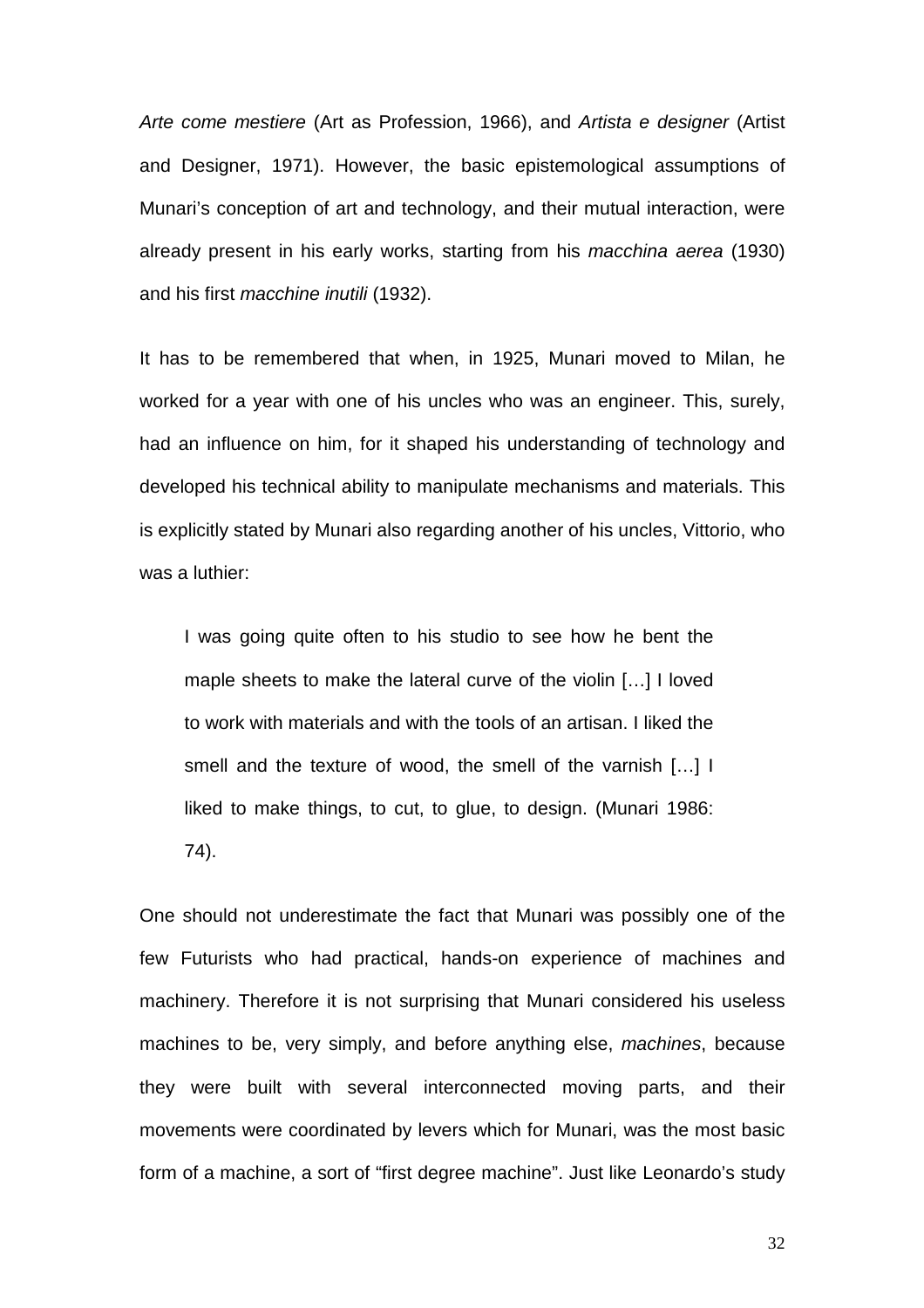of machines started from basic forms like the screw, Munari's starting point was the simple geometric and dynamic principle that held different elements together in an organic, interconnected whole (Meneguzzo 1993: 125). As I said, all of Munari's projects were meticulously planned and designed before being actually executed. In spite of the many Dadaistic elements in his art, Munari's conceptualization of technology was basically structuralist, in the sense that his point of departure was always the limits and the constrains of a given technology and/or the given materials, considered as the very root of artistic invention:

The secret is that I always start from engineering, not from art. Many people start with an idea that they want to realize at all costs. That's not my method. If you start with the engineering, you know how far you can go. An industry has specific technologies and techniques, so you try and make something different with what you have to work with […]; this is the essence of creativity. (Munari 1993: 106)<sup>23</sup>

Such considerations move in the opposite direction to the anarchic genius Marinetti and his fellow Futurists saw as the source and driving force of the technological imagination. For Munary, technology was not an ideal or a myth but in the first instance an instrument. Also, he never tried to impose any

<sup>23</sup> "io parto sempre dalla tecnica, non dall'arte. Molti partono da un'idea, e poi la fanno realizzare a tutti i costi. Non è il mio metodo. Se parti dalla tecnica, sai fino a dove puoi arrivare: un'industria ha tecniche e tecnologie precise, così tu cerchi di fare con quei dati che hai a disposizione qualcosa di diverso […] questa è l'essenza della creatività. Con quelle capacità tecniche, e con la tua curiosità, fai il progetto, e sai in anticipo se si può fare."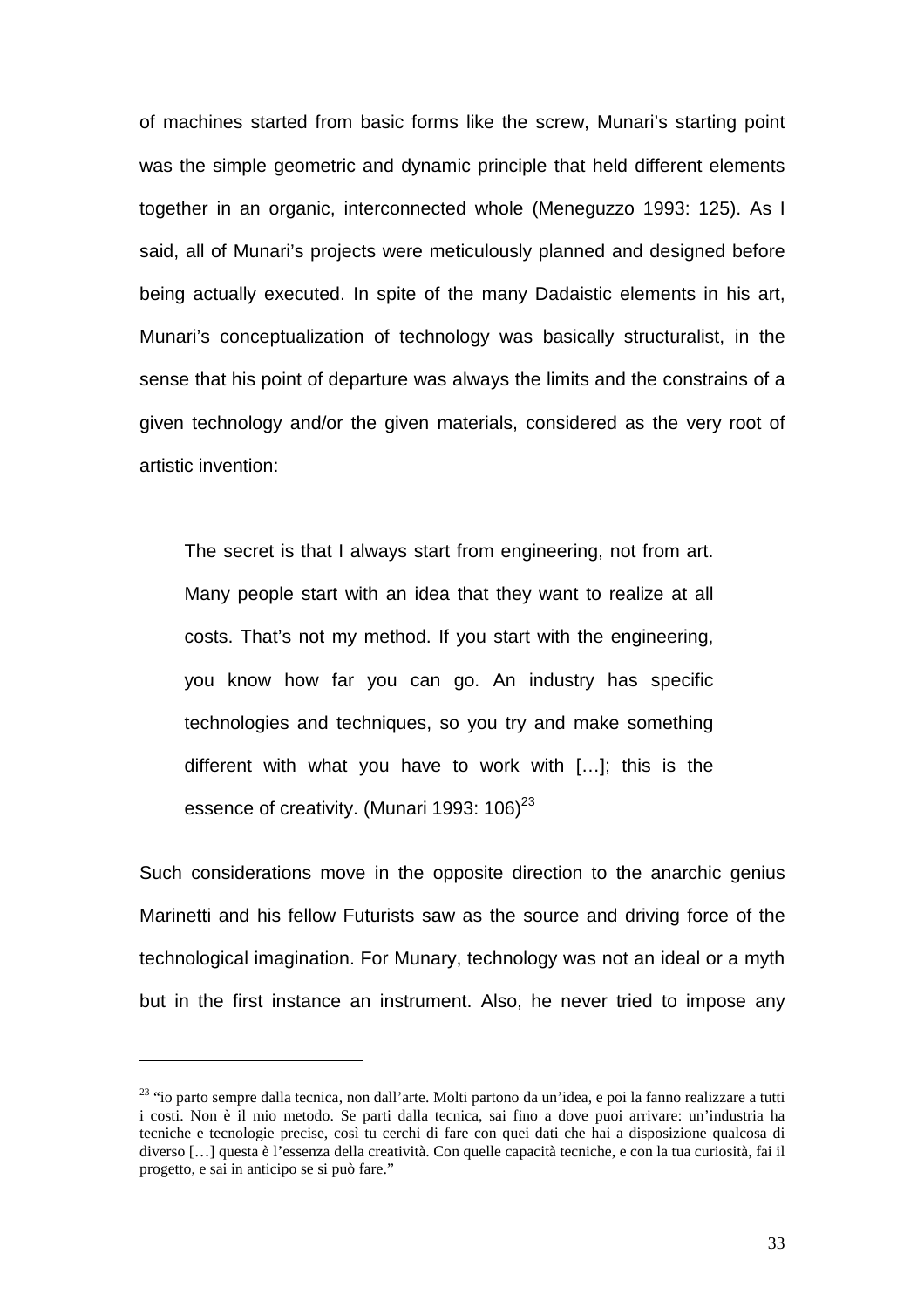abstract or ideas onto his technicians, but always sought their collaboration, by making any object, any work of art, "on the field", working alongside with people who used these technologies in their everyday trade (Munari 1993: 106). As the Italian critic and curator, Marco Meneguzzo pointed out:

Munari approaches technology  $-$  any form of technology  $$ with that mental disposition that etymologically could be called ingenuity: it is from the custodians of machines, from the employers and workers, who know them as real instruments and not as production data on the drawing board, that Munari, as a designer, seeks information, even on their malfunctions. (Meneguzzo 1993: 23)

So, here we can find the root of Munari's formalism, often derived from technological solutions. For him, there was no distinction between "pure art" and "applied art". In the spirit of the democratic and anti-elitist ethos of the Bauhaus, Munari thought that "'beautiful' is what is 'right'. Any good project produces a beautiful object" (Munari 1966: 31). Munari wanted to deconstruct the romantic notion of the artist as genius, of art as inspiration, which still pervaded much of Futurist rhetoric. Instead, he favoured an active, pragmatic and ethical engagement with art, resorting to a vocabulary that was quite at odds with the majority of Futurist theorization:

We ought to demolish the myth of the artist as a star, who only makes masterpieces for intelligent people [...] The artist should relinquish any romantic aspects of his art to become an active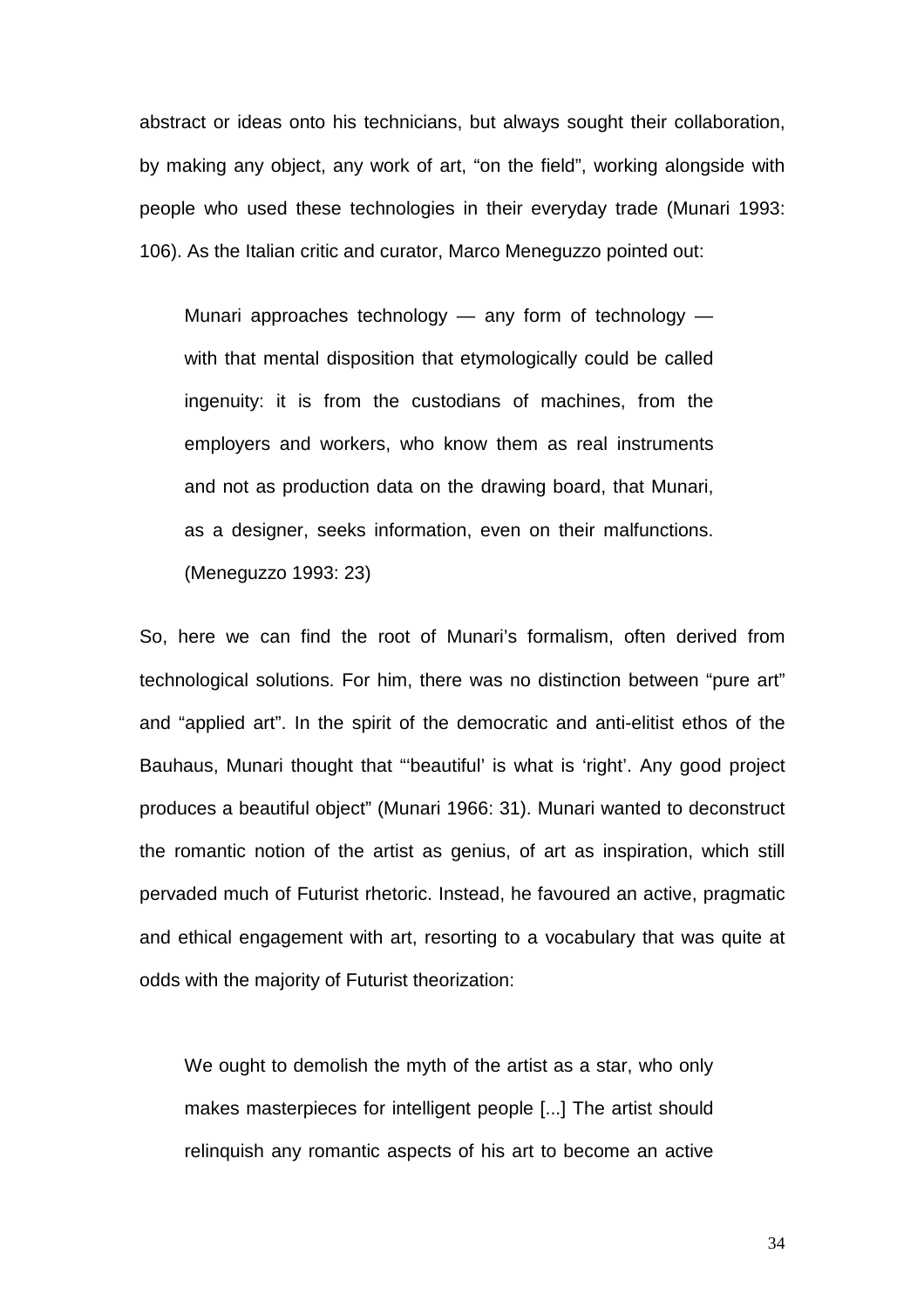man among other men; someone who is informed about present technologies, materials and working methods; someone who, without abandoning his instinctive aesthetic sensitivity, would respond with humbleness and competence to the questions that his fellow human beings will ask him. (Munari 1966:  $19^{24}$ 

There is also another important epistemological element that deserves to be noted. Munari's machines are "useless" because "unlike other machines, they don't produce consumer goods, they don't make workforces obsolete and don't contribute to the growth of wealth or capital" (Munari 1966: 15).

Munari argued the same with regard to the so-called "a-rhythmic machines" which he constructed in the 1950s, and whith which he further explored the idea of useless and unproductive functioning and mechanism:

Their movements "are released by regular and rhythmically functioning mechanism and that serve to maintain regular mechanical running, discharging excessive energy from the machine". The idea was to make "fortuitous" energy "act by encouraging a-rhythmic movements […] so as to make the functioning of a machine less regular, especially if its functioning is totally useless and unproductive" (Tanchis 1986: 33). [Fig. 28]

<sup>24</sup> **«** Il sogno dell'artista è comunque quello di arrivare al Museo, mentre il sogno del designer è quello di arrivare ai mercati rionali. **»** (Bruno Munari, Artista e designer, 1971)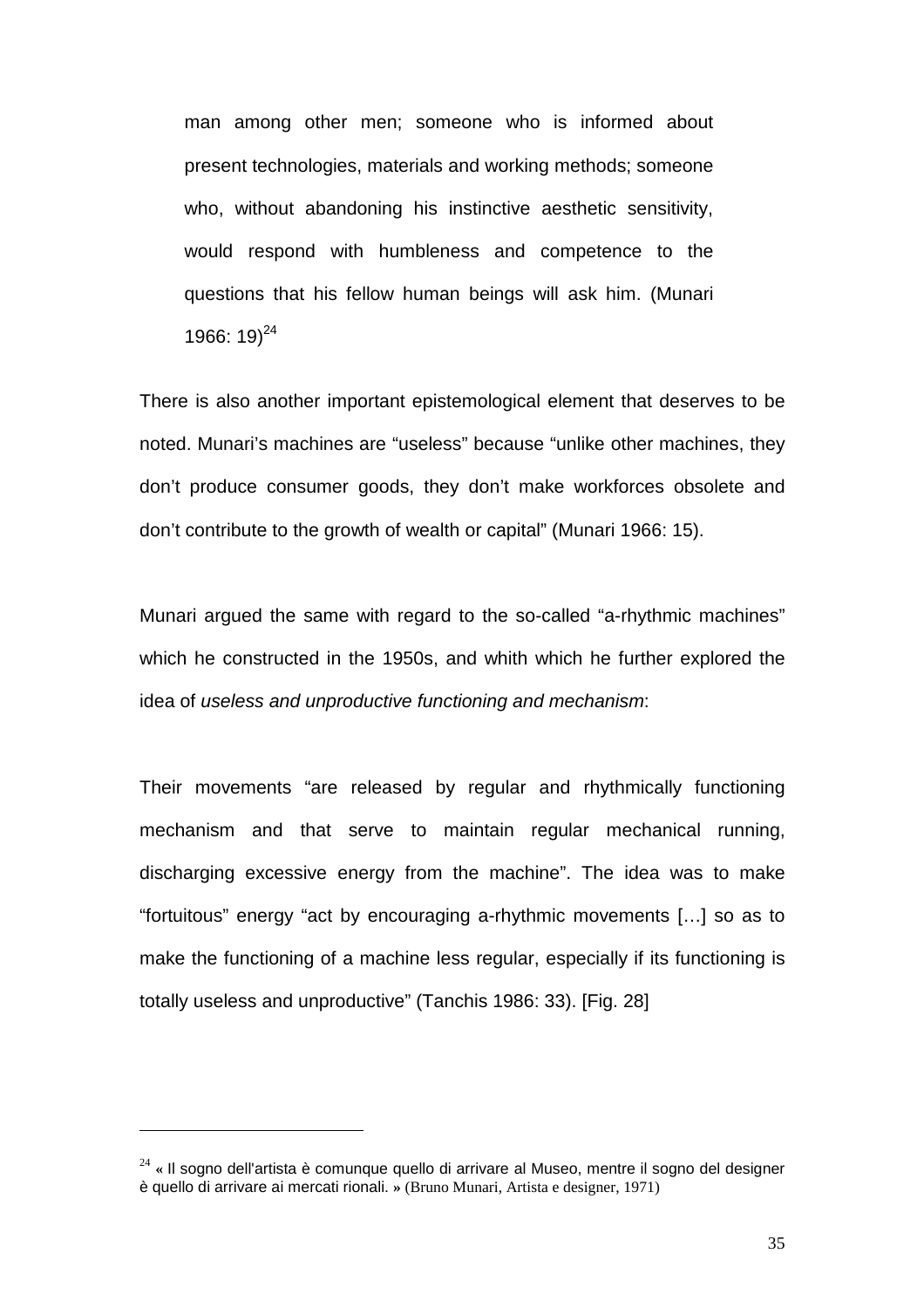

Fig. 28 – Munari A-rhythmic Machine, 1951

Munari further explored his interest in the playful and gratuitous dimensions of technology with his macchine umoristiche, twelve "amusing machines" that he published in book format with Einaudi in 1942, like a mechanism to tame alarm clocks; a machine to smell artificial flowers; a lizard-propelled engine for lazy turtles; a mechanism to play the flute even when one is not at home, and so on (Munari 2001). [Fig. 29]



Fig. 29 – Amusing Machine 1942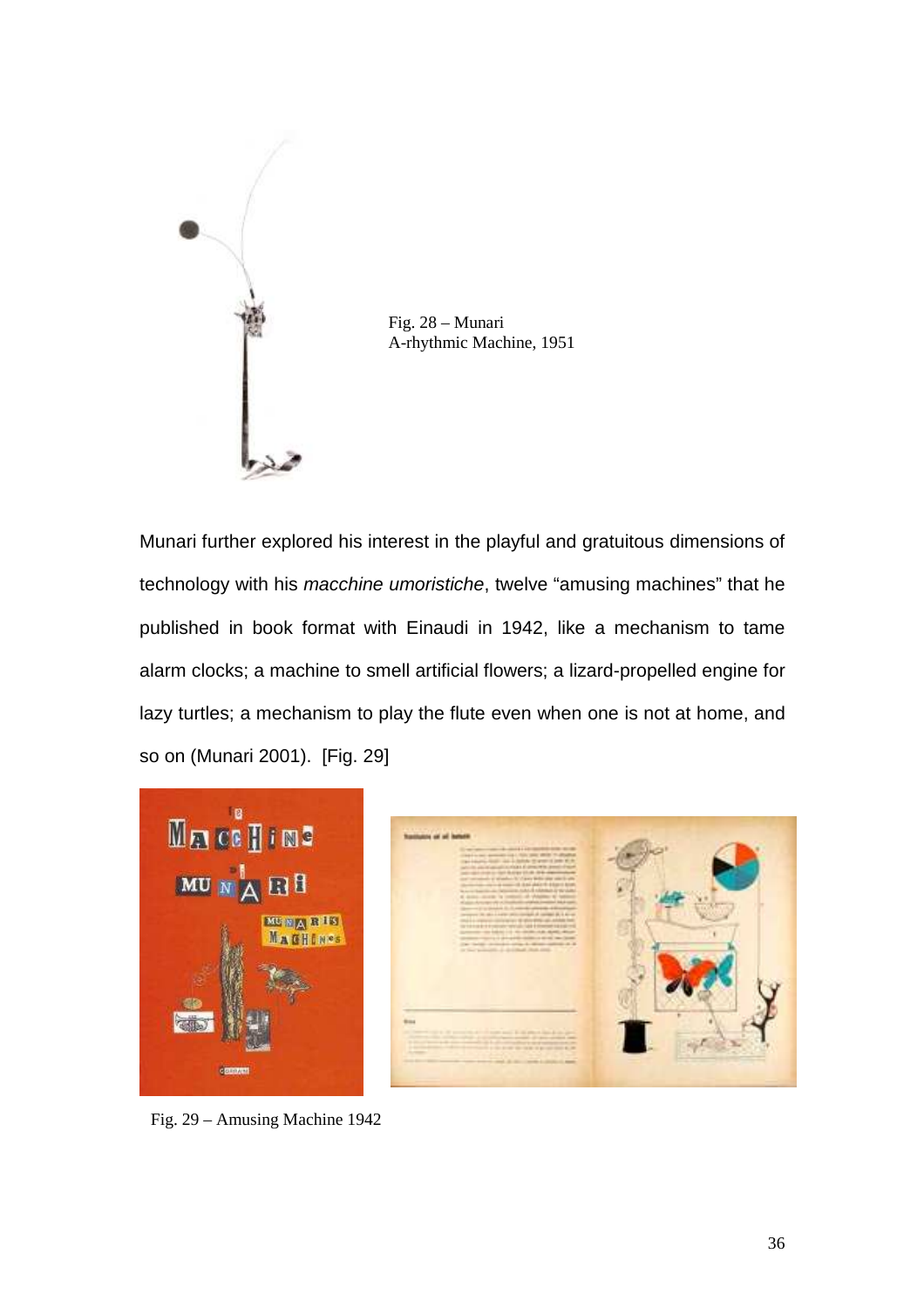Leonardo Sinisgalli, a poet and engineer who, in the 1950s, was the editor of one of the most prestigious industrial magazine of post-war Italy, Civiltà delle macchine, explicitly praised Munari, listing his work within a whole genealogy of fantastic and comical machinery: from the surreal work of Raymond Roussell to the amphibian and absurd machines of Francis Picabia; from the comical illustrations of Rowland Emett to Franz Kafka's "optimistic" nightmares, like the Odradek in Die Sorge des Hausvaters (The Worries of a Family Man) or the bizarre machinery of *In der Strafkolonie* (In the Penal Colony) (Sinisgallli 1954, 1956; Mucci 1955). According to Alessandro Prampolini, Enrico's brother, the true merit of artists like Picabia or Munari was to bring machines back to the "syntax of poetical emotions", from which they were unjustly excluded, because they have been always conceptualized "under the umbrella of utilitarian contingencies" (Orazi 1955: 76-77).

By placing the machine within a gratuitous realm not subject to economic rationality, Munari seems to present a sort of surreptitious pseudo-Marxist critique of the capitalist use of technology and of "surplus value".

However, Munari never questioned the relationship between art and the capitalistic means of production in ideological terms. Actually, he saw technology and industrialized mass production as an instrument for cultural emancipation rather than alienation:

If we want to arrive at an art made by everybody (which is not the same as an art made for everybody), we need to find the instruments to facilitate artistic production and, at the same time, to train everybody and provide them with a production methodology. Bourgeois Art with a capital A, handmade by a Genius only for rich people, makes no sense in our age; Art for everybody is still this kind of art but cheaper: it still bears the imprint of the Genius, while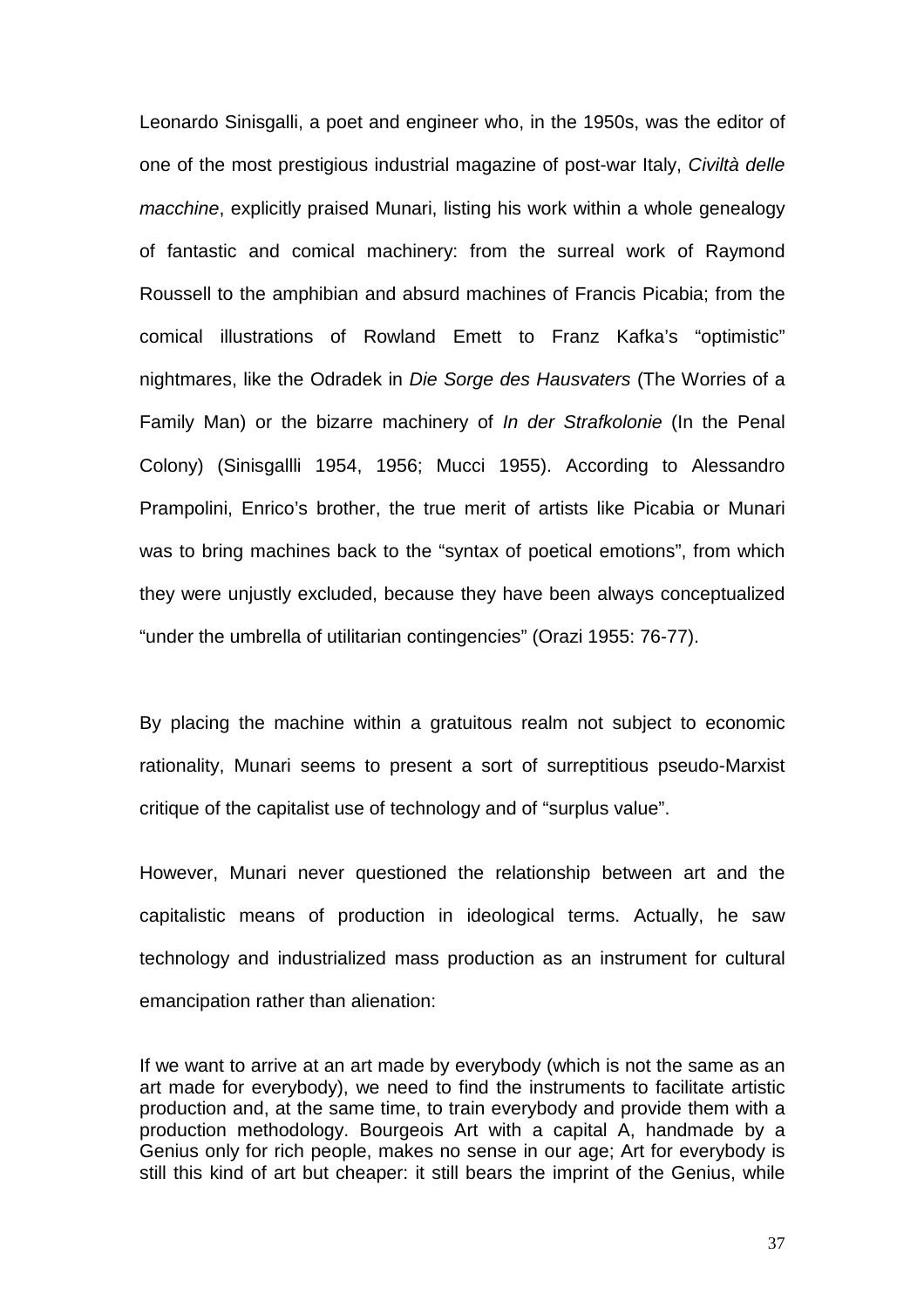leaving everybody else with a sense of inferiority. The technological possibilities of our age allow everybody to produce something with an aesthetic value; allow everyone who got rid of his/her inferiority complex to put his/her creativity, humiliated for far too long, into action. (Munari 1971:  $105)^{25}$ 

## **Natural Art**

 $\overline{a}$ 

A final interesting element in Munari's epistemology, which truly makes him a Leonardo of modern times, is the intrinsic monism in his understanding of the relationship between technology and nature — which is the opposite of the spiritual, religious and cosmic drift dominant in Futurist art of the 1920s and 30s. For him, there was no dualistic separation between nature and technology, between the artificial and the natural. In his view, both are nothing but segments on the same continuity. Again, this idea was explicitly conceptualized by Munari mainly from the early 60s, however there were already in his early production clear evidence of this kind of understanding. I'll give few examples:

Already in the illustrations for Marinetti's book, The Poem of the Milk Dress (1937), Munari juxtaposed human digestive organs with industrial boilers; the flow of milk with the flow of aerial squadrons; natural elements like wood, clouds, flowers and butterflies with machines; traditional hand milking mechanical one. Munari is clearly interested in conveying the idea of

 $25$  Munari's idea of technology move clearly against the understanding, that became so dominant in twentieth century philosophy –– take for instance Martin Heidegger, Karl Jaspers or Gunther Arehns' philosophy ––, according to which technology is a superimposed form of teleological rationality that escapes human control. Very much in the spirit of Norbert Wiener's concept of "creative invention" (Wiener 1994), Munari pursued the idea that technical and artistic innovation are not so rational, after all. They are often the product of chance, of contingent and unpredictable conditions: "Reason and calculus will surely be used to give shape to this four-dimensional object, but the general idea emerged by chance, from sensorial receptors, from contextual conditions, from food, light, health, temperature. Art emerges when one doesn't know what one is doing" (Munari, in Bellasi 2004: 33).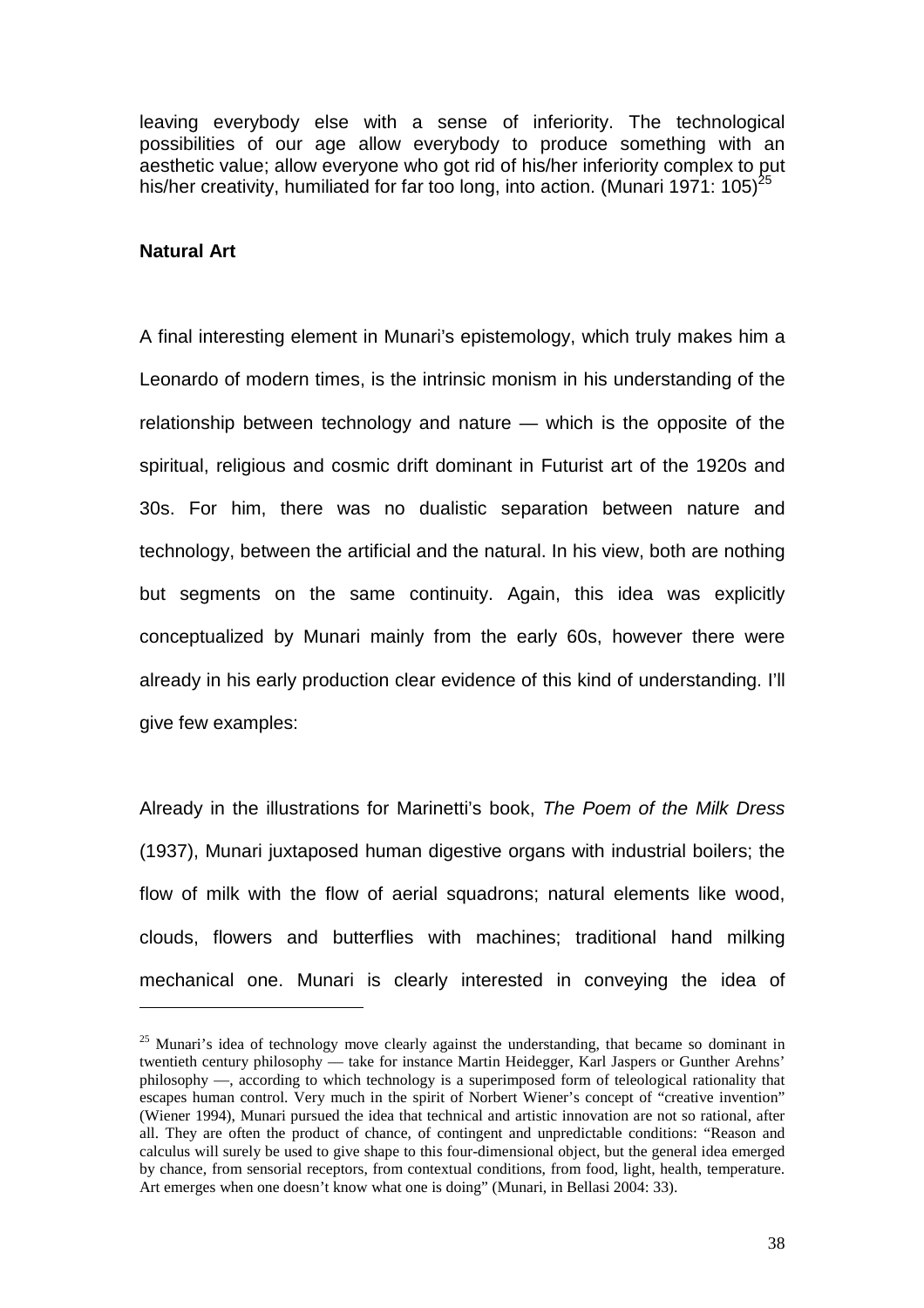transformation, of the passage from the natural to the artificial, which is tied to his epistemological perspective of an intrinsic continuity between nature and technology.

This attitude it is also visible in the "amphibological" montages of the 30s, such as "Ci porremmo dunque in cerca di una femmina d'aeroplano" (1936), in which a woman is represented as a 'technological mermaid', with an aeroplane tail; or in "All'ora l'areoplano era fatto di bambù e tela" (1936), in which the wings, the propeller and the horizontal stabilizer of an airplane are made of butterfly wings (Becker 2008: 72-73). The title makes a direct reference to the famous Leonardo's project of flying machines, indeed made out of wood and sails. [Fig. 30-31]



Fig. 30 – Munari, and thus we would set about seeking an aeroplane woman 1936



Fig. 31 – Munari, in those days the aeroplane was made of bamboo and canvas 1936

Other examples are the Fossili del 2000 [Fossils for the third Millenium] Already in 1959, when Italy was at the height of its economic boom, Munari was thinking about the future obsolescence of a number of industrial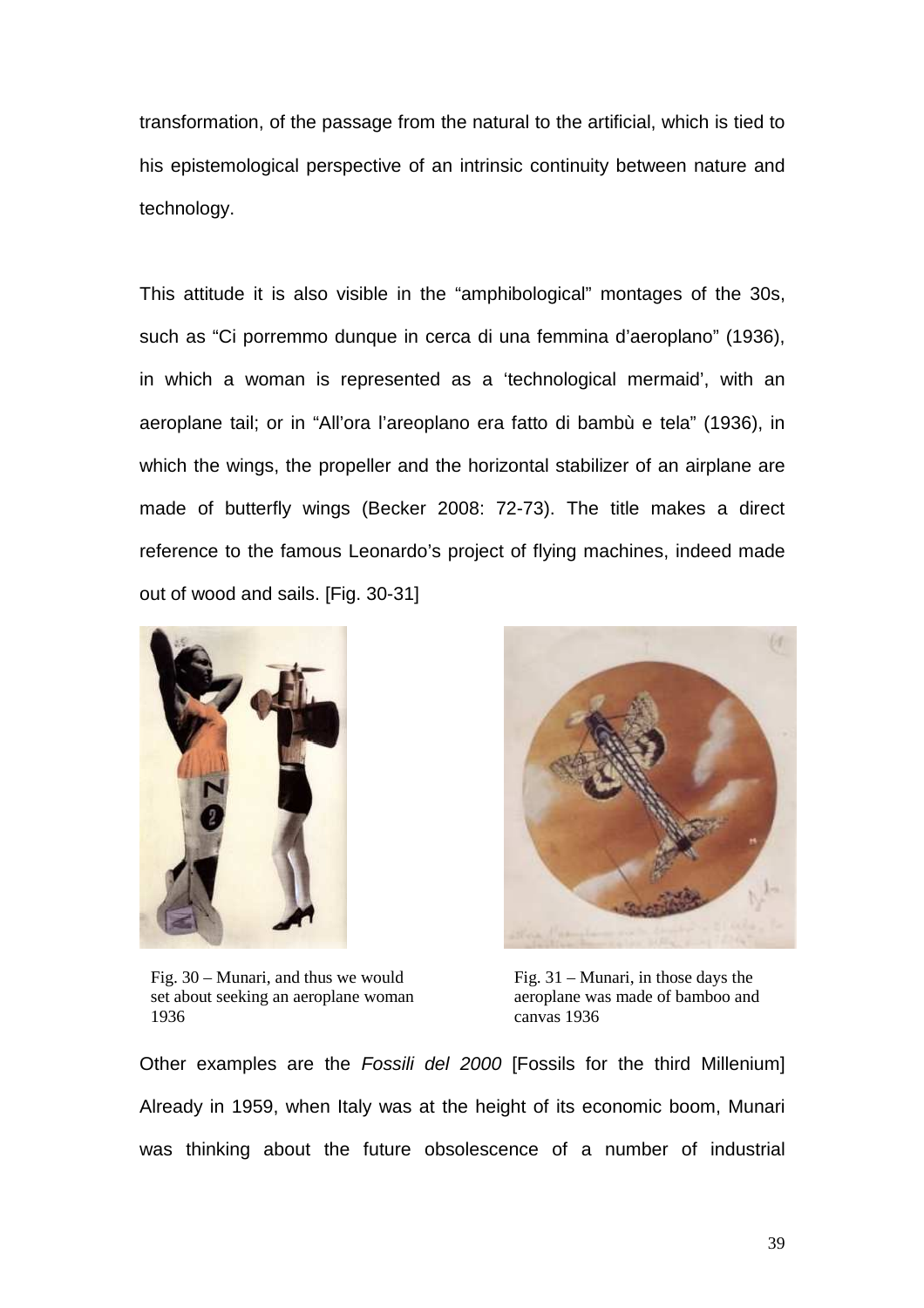components such as thermoionic valves. The outcome of this thinking and of his observation was this box of perpex bricks which could serve as the amber of the next millennium. They almost look like insects, technological insects. This idea is somehow replicated in the Kamasutra delle rane [Frogs' Kamasutra], in which Munary stripped away the plastic shell of two toy frogs which are left only with their mechanical skeleton. [Fig. 32]



Fig. 32 – Munari Fossils for the third Millenium 1959

Very much like Leonardo's, many of Munari's ventures started off with an observation of nature, which provided the defining elements of intrinsic organicity and unity to the project under hand (Munari 1966: 6). Nature is flexible, adaptable, able to produce an infinite variety of forms, starting from a few given elements. That's why in his booklet titled Good design (1963) he makes reference to the orange and to green peas as a perfect example of natural ingeneous design, that the humans should imitate. With a slightly tongue-in-cheek tone he explains the orange's and the pees' structure as they were industrial design projects: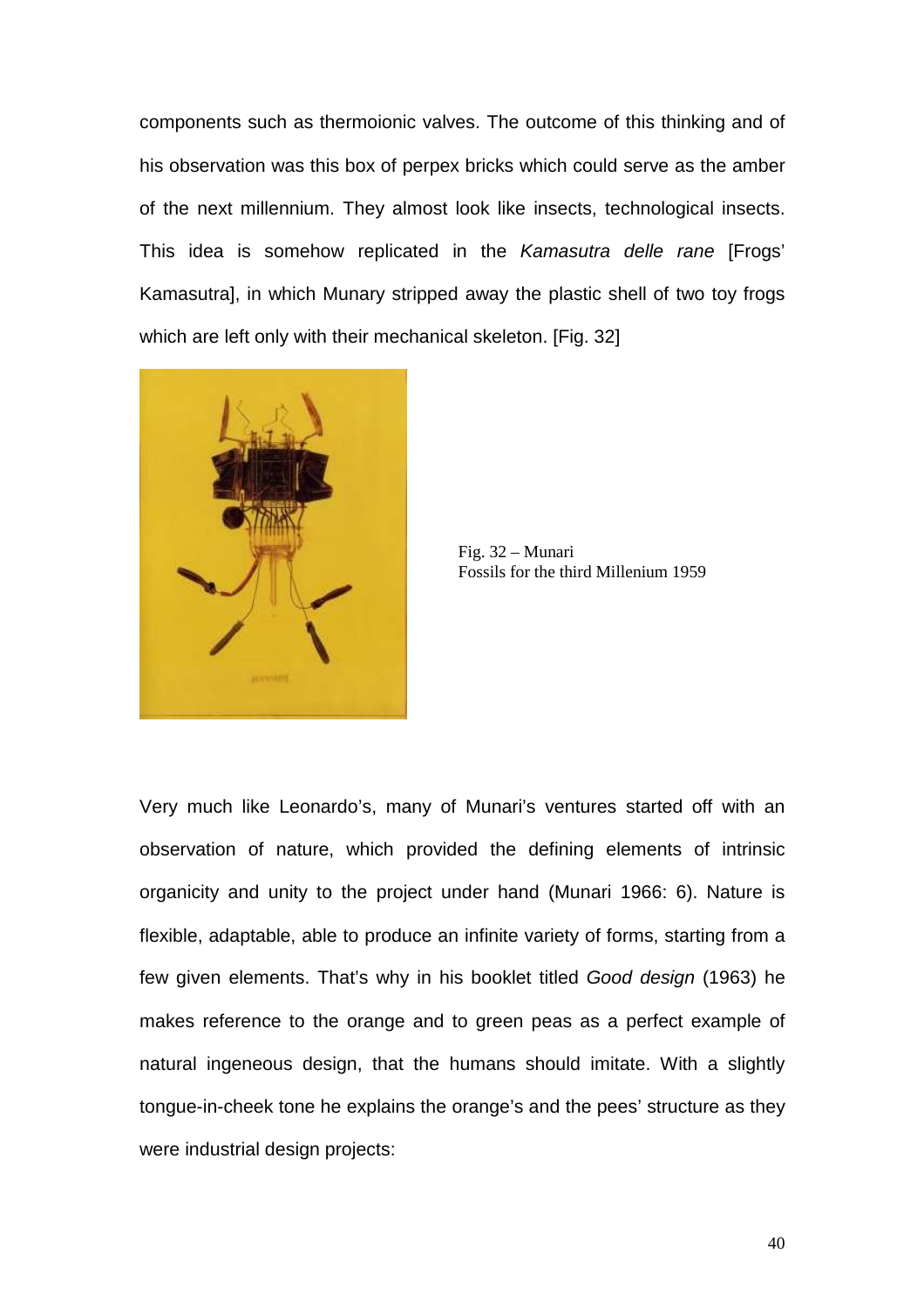This object consists of a series of modular, three-dimensional segments grouped vertically around a central axis. […] The segments come wrapped in highly sophisticated package, both in terms of material and colour. It is quite hard on the outside surface and covered with a soft inner lining of protection that lies between the outside and the ensemble of the containers. $26$ 

#### And with pees:

Food pills of various diameters, packing in double valve cases, very elegant in form, color, material, semi-transparent and easy to open. The case as well as the product itself, and adhesive as well all come from the same production center. Therefore, there are no different methods of working on different materials to mount in a succesive phase of finishing, but an extremely exact work program that is certainly the fruit of highly specialized teamwork.<sup>27</sup>

The same applies to 1978 Disegnare un albero [How to draw a tree], in which Munari explores the laws of growth of natural forms by the means of drawing, in a way that resembles the 1917 D'Arcy Thompson's book On Growth and Form. This is the root of the spontaneous empiricism so typical of Munari's method: thought itself, he claimed, comes from nature and from the observation of its structures and laws (Munari 1997: 104).

This is possibly the reason why, when discussing the principles of "form following function" –– one of the key principle of twentieth-century industrial

 $26$  Good design, p. 12

 $27$  Good design, p. 20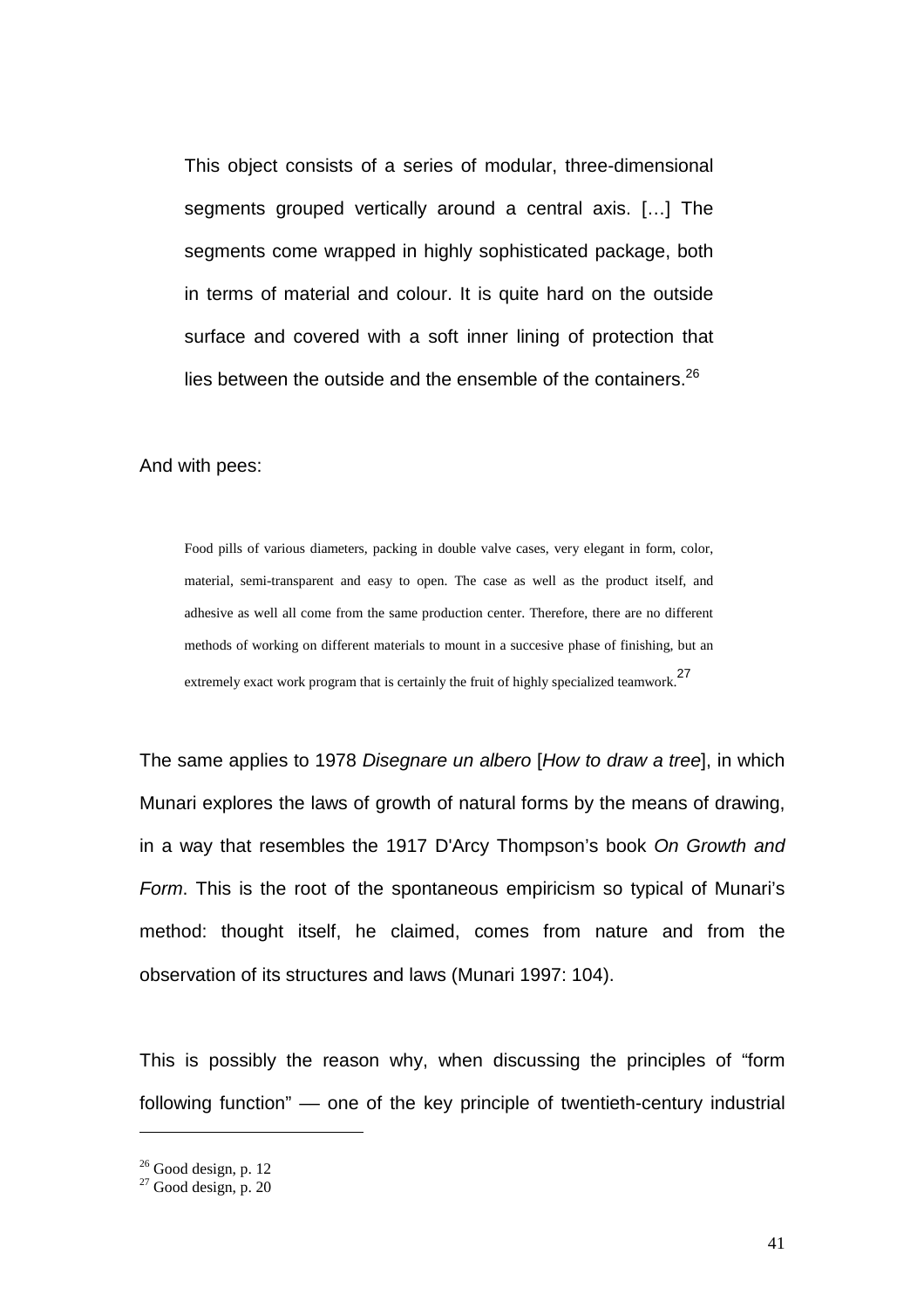design and modern architecture –– Munari does not refer to John Sullivan, one of the fathers of American modernism, who allegedly coined the phrase, or to the Bauhaus theorization which extensively applied this basic principle to industrial design, but to the French biologist Jean-Baptiste Lamarck (Munari 1966: 29).<sup>28</sup> For Munari, the integration of art and technology in the modern world could be achieved by returning to their organic unity with natural principles, so that in the end they may become an effective, life enhancing part of our everyday human existence.

<sup>&</sup>lt;sup>28</sup> From an epistemological standpoint, Munari's reference to Lamarck is quite different from Marinetti's, who quoted the French biologist in "L'uomo moltiplicato e il regno della macchina", included in *Guerra sola igiene del mondo* (1915): "Certo è che ammettendo l'ipotesi trasformista di Lamarck, si deve riconoscere che noi aspiriamo alla creazione di un tipo non umano nel quale saranno aboliti il dolore morale, la bontà, l'affetto e l'ampore" (Marinetti 1915: 299). While in Marinetti, the theory of adaptation proposed by Lamarck is interpreted (or rather *misinterpreted*) factually — resorting to an evolutionary theory that was by that time already widely rejected in favour of Darwinism, Munari's understanding of this concept is analogical, resorting to a parallelism between natural and technical basic principles of formal growth.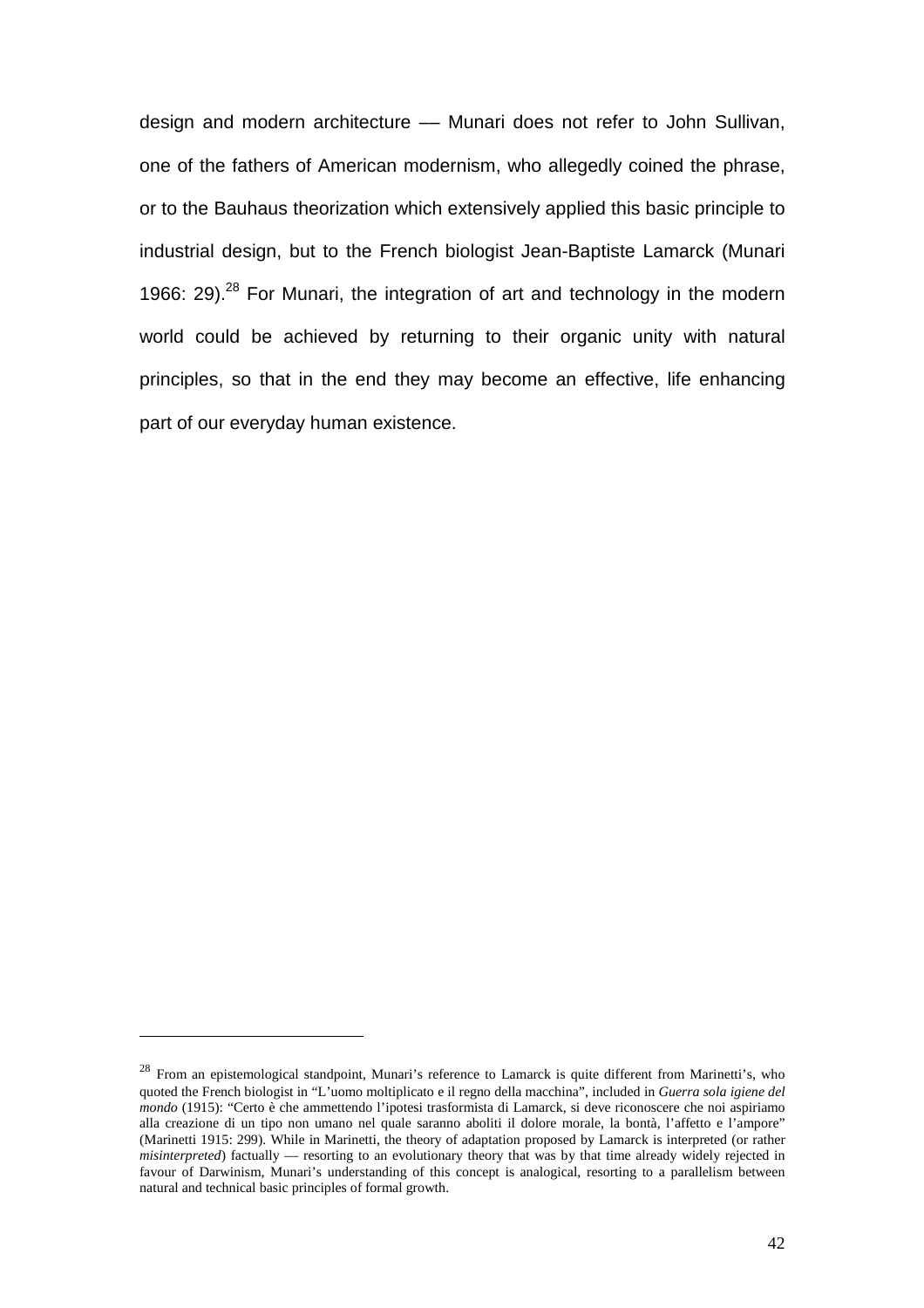#### **Bibliography**

Apollonio, Umbro.1973. *Futurist Manifestos*. London: Thames and Hudson. Balla, Giacomo and Fortunato Depero. 1915. *Ricostruzione Futurista dell'universo*. Milano: Direzione del Movimento Futurista. English translation in Apollonio 1973: 197-200. Becker, Luz. 2008. *Cut & Past: European Photomontage 1920-1945*. Roma: Gangemi. Bellasi, Pietro. 2004. 'Il cogito del sognatore di macchine' in Corrà, Bruno *et al.* (eds.) *Tinguely e Munari: Opere in azione*. Milano: Mazzotta. Bianchino, Gloria (ed.) 2008. *Bruno Munari: Il disegno, il design.* Mantova: Corraini. Cambiasi, Lyana. 1929. 'Fra due mantelli' in *Lidel* 8: 22-23. Caramel, Luciano. 1982. 'Gli astratti. Tra idea e prassi' in *Gli Annitrenta: Arte e cultura in Italia*, Exhibition catalogue. Milano: Palazzo Reale: 151-158. D'Albisola, Tullio. 1934. *L'anguria lirica*. Savona: Edizioni futuriste di 'Poesia'. Dorfles, Gillo. 1999. 'Capriole lessicali' in Finessi 1999: 192. Finessi, Beppe (ed.) 1999. *Su Munari: 104 testimonianze, 152 inediti di Bruno Munari*. Milano: Abitare Segesta. Finessi, Beppe and Marco Meneguzzo. 2007. *Bruno Munari*. Cinisello Balsamo: Silvana. Gentile, Emilio. 1994. 'The Conquest of Modernity: From Modernist Nationalism to Fascism' in *Modernism/Modernity* 1 (3): 55-87. Goretti, Maria. 1942. *Poesia della macchina: Saggio di filosofia del futurismo*. Roma: Edizioni futuriste di 'Poesia'. Hajek, Miroslava. 1999. 'Nello spazio: Intervista a Bruno Munari' in Finessi 1999: 136- 39. Herf, Jeffrey. 1984. *Reactionary Modernism: Technology, Culture, and Politics in Weimar and the Third Reich*. Cambridge: Cambridge University Press. Lista, Giovanni (ed.) 1992. *Enrico Prampolini: Carteggio futurista*. Roma: Carte Segrete. Lista, Giovanni. 2001. *Futurism.* Paris: Terrail. Marinetti, Filippo Tommaso. 1915. *Guerra sola igiene del mondo* in *Teoria e invenzione futurista* (ed. Luciano De Maria). Milano: Mondadori, 1968: 235-341.

––. 1929. 'La mostra futurista a Milano' in *La rivista illustrata del Popolo d'Italia* VIII (11): 54-57.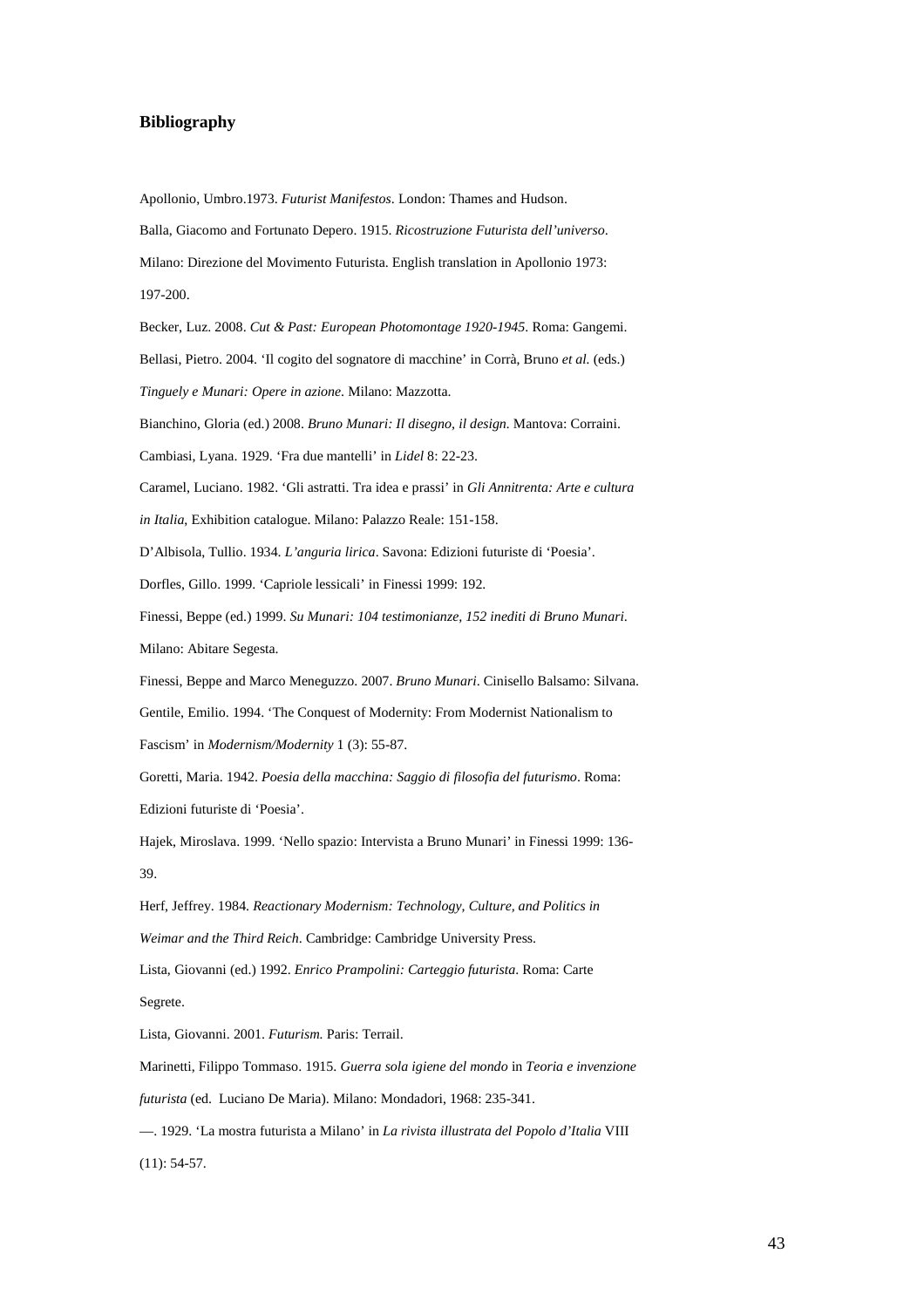––. 1929-1930. 'Il suggeritore nudo. Simultaneità futurista in undici sintesi' in *Comoedia: Rassegna mensile del teatro* 11-12: 38-44.

––. 1937. *Il poema del vestito di latte*. Milano: Officine Grafiche Esperia.

Meneguzzo, Marco. 1993. *Bruno Munari*. Roma-Bari: Laterza.

––. 1995. *Bruno Munari: Opere 1930-1995.* Bergamo: Fumagalli.

Miracco, Renato (ed.) 2004. *Futurist Skies: Italian Aeropainting*. Milano: Mazzotta.

Morgagni, Manlio. 1929. 'Un pittore futurista: Munari' in *La rivista illustrata del Popolo d'Italia* 7: 57.

Mucci, Renato. 1955. 'Fanta-tecnica del dott. Pawlowski' in *Civiltà delle macchine* 6: 44-45.

Munari, Bruno. 1942. *Le macchine di Munari*. Mantova: Corraini, 1999.

––. 1952. 'Manifesto del macchinismo' in *Arte concreta* 10.

––. 1966. *Arte come mestiere*. Roma-Bari: Laterza. Reprinted in 1969, 1970, 1972, 1973,

1975, 1977, 1981, 1986, 1989, 1991, 1997, 1999, 2001, 2003, 2005, 2006, 2007.

Spanish translation *El arte como oficio*. Barcelona: Labor, 1968. English translation

*Design as art*. Harmondsworth: Penguin, 1971. Portuguese translation *A arte como* 

*ofício*. Lisboa: Presenc a, 1978.

––. 1971. *Codice ovvio* (ed. Paolo Fossati). Torino: Einaudi.

––. 1985. *I laboratori tattili.* Mantova: Corraini.

––. 1986. 'Munari interroga Munari in occasione della mostra milanese a Palazzo Reale Munari e Munari' in *Domus* 677: 74-79.

––. 1993. 'Tecnica per usare la tecnica' in Marco Meneguzzo, *Bruno Munari*. Roma-

Bari: Laterza: 101-118.

Munari, Bruno, Claude Lichtenstein and Alfredo W. Häberli. 2000. *Far vedere L'aria: A Visual Reader on Bruno Munari*. Berlin: Springer.

Orazi, Vittorio. 1955. 'Le macchine liriche di Picabia' in *Civiltà delle macchine* 4: 76-77.

Paladini, Vinicio, Ivo Pannaggi and Enrico Prampolini. 1923. 'L'arte meccanica

futurista' in *Noi*, series II, 1(2), March 1923: 1-2; reprinted in Crispolti, Enrico (ed.)

*Pannaggi e l'arte meccanica futurista.* Milano: Mazzotta, 1995: 175.

Pizzi, Katia. 2008. 'Of Men and Machines: Pannaggi, Paladini and the "Manifesto of Mechanical Art"' in *The Italianist* 28: 217-226.

Platone, Augusto. 1941. *L'uomo e la macchina*. Roma: Edizioni futuriste di 'Poesia'.

Pontiggia, Elena. 1988. *Il Milione e l'astrattismo, 1932-1938*. Milano: Electa.

Prampolini, Enrico. 1944. *Arte polimaterica*. Roma: Edizioni del Secolo. Reprinted in

Calvesi, Maurizio, Siligato Rossella and Pinottini Marzio (eds.) *L'avventura della*